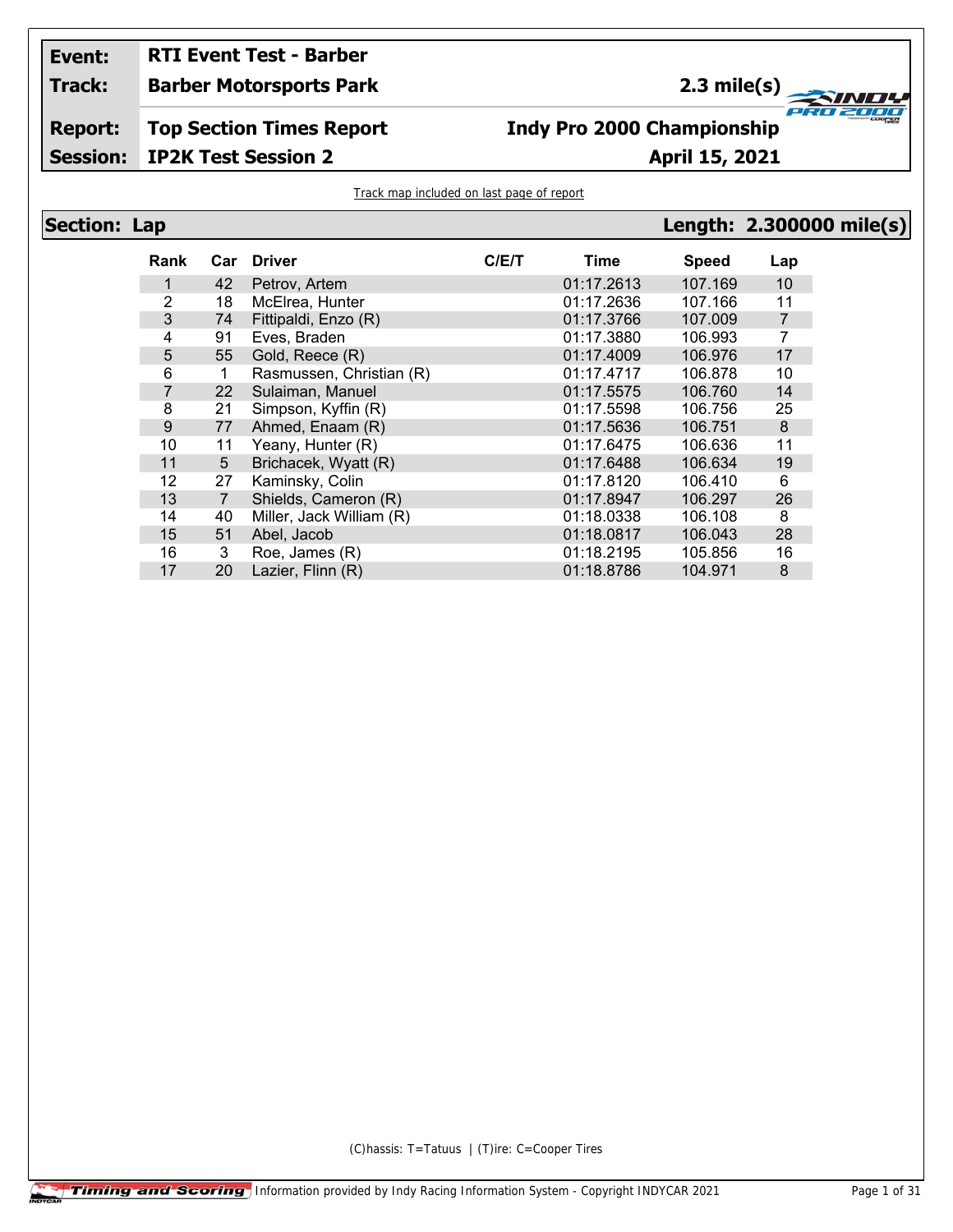# **RTI Event Test - Barber**

#### **Track: Barber Motorsports Park**

### **2.3 mile(s)**

**Report: Top Section Times Report**

## **Indy Pro 2000 Championship**

**Session: IP2K Test Session 2 April 15, 2021**

#### **Section: SF to I1 Length: 0.084470 mile(s)**

**FRO 200** 

2000

| Rank | Car            | <b>Driver</b>            | C/E/T | <b>Time</b> | <b>Speed</b> | Lap |
|------|----------------|--------------------------|-------|-------------|--------------|-----|
|      | 5              | Brichacek, Wyatt (R)     |       | 00:02.2674  | 134.114      | 24  |
| 2    | 55             | Gold, Reece (R)          |       | 00:02.2680  | 134.079      | 24  |
| 3    | 21             | Simpson, Kyffin (R)      |       | 00:02.2700  | 133.961      | 25  |
| 4    | 18             | McElrea, Hunter          |       | 00:02.2710  | 133.902      | 24  |
| 5    | 1              | Rasmussen, Christian (R) |       | 00:02.2719  | 133.849      | 21  |
| 6    | 91             | Eves, Braden             |       | 00:02.2732  | 133.772      | 23  |
| 7    | $\overline{7}$ | Shields, Cameron (R)     |       | 00:02.2800  | 133.373      | 29  |
| 8    | 22             | Sulaiman, Manuel         |       | 00:02.2861  | 133.017      | 25  |
| 9    | 3              | Roe, James (R)           |       | 00:02.2890  | 132.849      | 22  |
| 10   | 11             | Yeany, Hunter (R)        |       | 00:02.2912  | 132.721      | 16  |
| 11   | 40             | Miller, Jack William (R) |       | 00:02.2913  | 132.715      | 22  |
| 12   | 42             | Petrov, Artem            |       | 00:02.2919  | 132.681      | 23  |
| 13   | 27             | Kaminsky, Colin          |       | 00:02.2946  | 132.525      | 22  |
| 14   | 74             | Fittipaldi, Enzo (R)     |       | 00:02.3018  | 132.110      | 22  |
| 15   | 51             | Abel, Jacob              |       | 00:02.3088  | 131.710      | 15  |
| 16   | 77             | Ahmed, Enaam (R)         |       | 00:02.3215  | 130.989      | 14  |
| 17   | 20             | Lazier, Flinn (R)        |       | 00:02.3309  | 130.461      | 24  |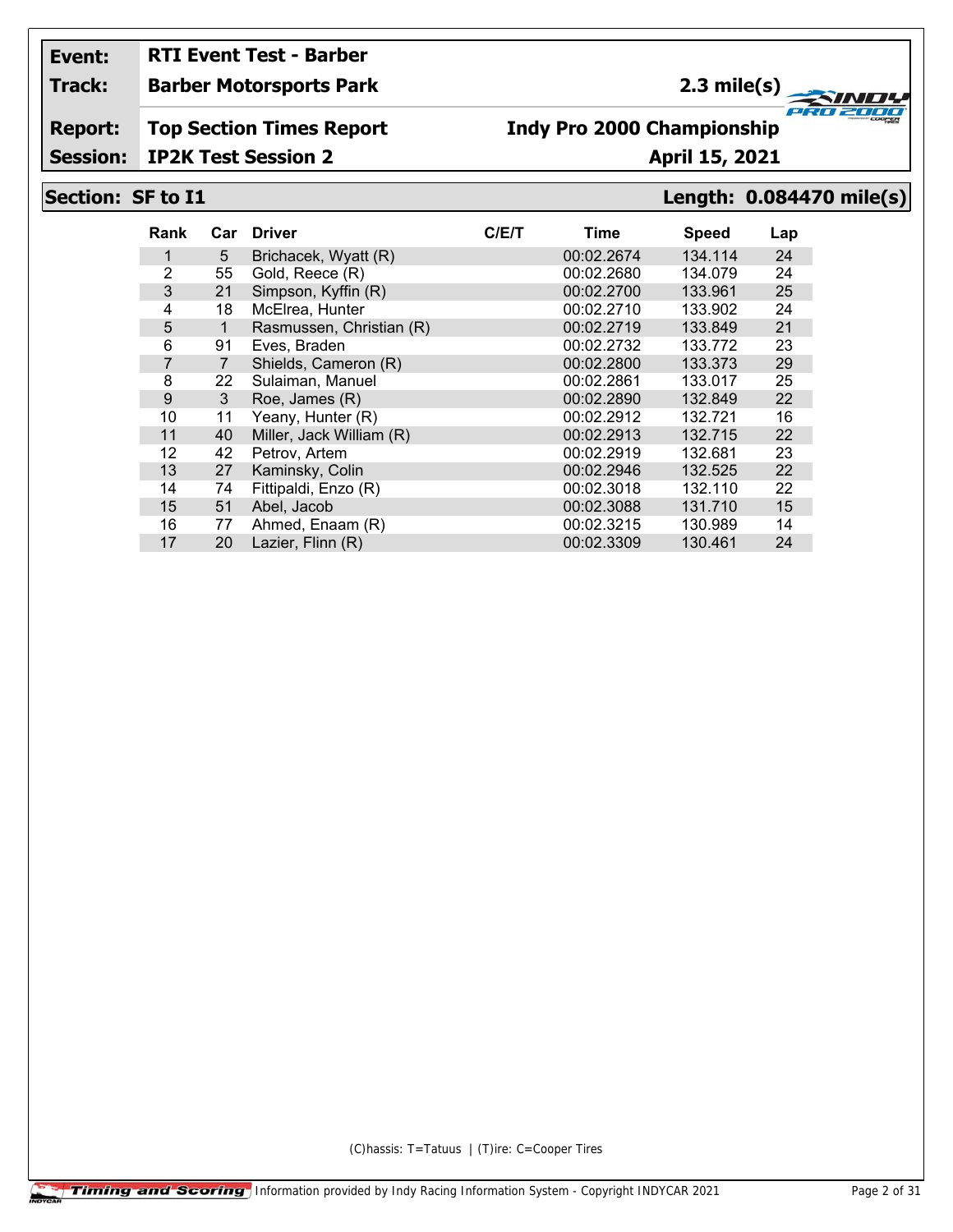## **RTI Event Test - Barber**

#### **Track: Barber Motorsports Park**

### **2.3 mile(s)**

**Report: Top Section Times Report**

### **Indy Pro 2000 Championship**

**Session: IP2K Test Session 2 April 15, 2021**

#### **Section: I1 to I2 Length: 0.288258 mile(s)**

**FRO 200** 

2000

| Rank           | Car | <b>Driver</b>            | C/ET | Time       | <b>Speed</b> | Lap            |
|----------------|-----|--------------------------|------|------------|--------------|----------------|
|                | 42  | Petrov, Artem            |      | 00:10.5427 | 98.431       | 10             |
| $\overline{2}$ | 18  | McElrea, Hunter          |      | 00:10.5803 | 98.081       | 6              |
| 3              | 77  | Ahmed, Enaam (R)         |      | 00:10.5925 | 97.968       | 8              |
| 4              | 1   | Rasmussen, Christian (R) |      | 00:10.6169 | 97.743       | 24             |
| 5              | 11  | Yeany, Hunter (R)        |      | 00:10.6247 | 97.671       | 11             |
| 6              | 74  | Fittipaldi, Enzo (R)     |      | 00:10.6343 | 97.583       | 7              |
| $\overline{7}$ | 91  | Eves, Braden             |      | 00:10.6660 | 97.293       | $\overline{7}$ |
| 8              | 22  | Sulaiman, Manuel         |      | 00:10.6697 | 97.259       | 15             |
| 9              | 27  | Kaminsky, Colin          |      | 00:10.6754 | 97.207       | 6              |
| 10             | 55  | Gold, Reece (R)          |      | 00:10.6760 | 97.202       | 17             |
| 11             | 5   | Brichacek, Wyatt (R)     |      | 00:10.6798 | 97.167       | 23             |
| 12             | 7   | Shields, Cameron (R)     |      | 00:10.6939 | 97.039       | 26             |
| 13             | 21  | Simpson, Kyffin (R)      |      | 00:10.6986 | 96.997       | 25             |
| 14             | 40  | Miller, Jack William (R) |      | 00:10.7189 | 96.813       | 9              |
| 15             | 51  | Abel, Jacob              |      | 00:10.7213 | 96.791       | 21             |
| 16             | 3   | Roe, James (R)           |      | 00:10.8561 | 95.589       | 18             |
| 17             | 20  | Lazier, Flinn (R)        |      | 00:10.8905 | 95.287       | 18             |
|                |     |                          |      |            |              |                |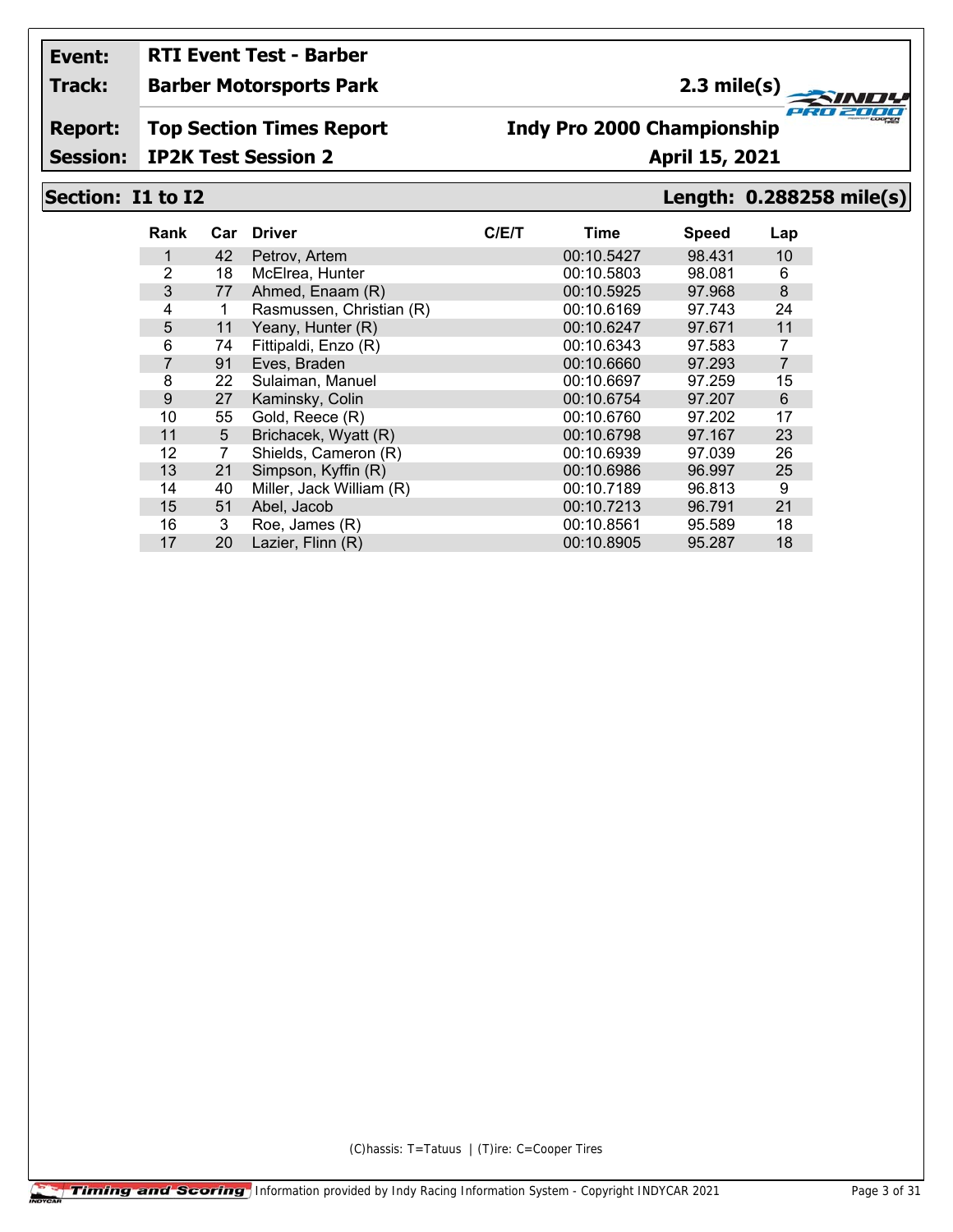# **RTI Event Test - Barber**

#### **Track: Barber Motorsports Park**

### **2.3 mile(s)**

**Report: Top Section Times Report**

## **Indy Pro 2000 Championship**

#### **Session: IP2K Test Session 2 April 15, 2021**

### **Section: I2 to I3 Length: 0.377841 mile(s)**

**FRO 200** 

2000

| Rank            |                | Car Driver               | C/ET | Time       | <b>Speed</b> | Lap            |
|-----------------|----------------|--------------------------|------|------------|--------------|----------------|
|                 | 1              | Rasmussen, Christian (R) |      | 00:13.8338 | 98.326       | 24             |
| $\overline{2}$  | 5              | Brichacek, Wyatt (R)     |      | 00:13.8648 | 98.107       | 21             |
| 3               | $\overline{7}$ | Shields, Cameron (R)     |      | 00:13.8721 | 98.055       | 28             |
| 4               | 22             | Sulaiman, Manuel         |      | 00:13.8727 | 98.051       | 26             |
| $5\phantom{.0}$ | 21             | Simpson, Kyffin (R)      |      | 00:13.8763 | 98.025       | 8              |
| 6               | 74             | Fittipaldi, Enzo (R)     |      | 00:13.8771 | 98.020       | 7              |
| 7               | 77             | Ahmed, Enaam (R)         |      | 00:13.8987 | 97.867       | 8              |
| 8               | 18             | McElrea, Hunter          |      | 00:13.8989 | 97.866       | 12             |
| 9               | 55             | Gold, Reece (R)          |      | 00:13.9116 | 97.776       | 18             |
| 10              | 91             | Eves, Braden             |      | 00:13.9198 | 97.719       | 7              |
| 11              | 11             | Yeany, Hunter (R)        |      | 00:13.9266 | 97.671       | 11             |
| 12              | 42             | Petrov, Artem            |      | 00:13.9302 | 97.646       | 10             |
| 13              | 40             | Miller, Jack William (R) |      | 00:13.9403 | 97.575       | 30             |
| 14              | 3              | Roe, James (R)           |      | 00:13.9427 | 97.558       | 16             |
| 15              | 51             | Abel, Jacob              |      | 00:14.0031 | 97.138       | 30             |
| 16              | 20             | Lazier, Flinn (R)        |      | 00:14.0420 | 96.868       | 16             |
| 17              | 27             | Kaminsky, Colin          |      | 00:14.0920 | 96.525       | $\overline{7}$ |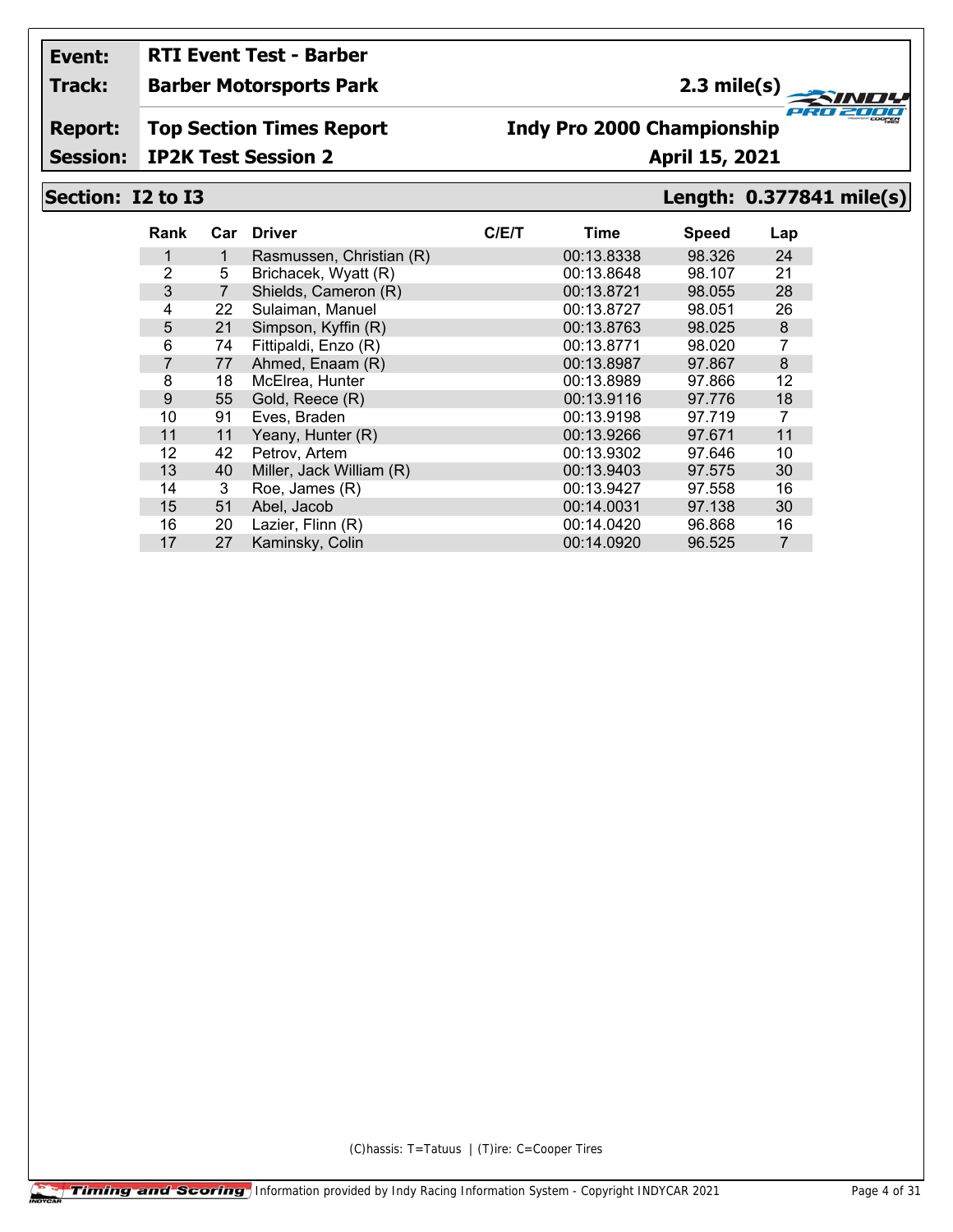# **RTI Event Test - Barber**

#### **Track: Barber Motorsports Park**

### **2.3 mile(s)**

**Report: Top Section Times Report**

### **Indy Pro 2000 Championship**

**Session: IP2K Test Session 2 April 15, 2021** 

#### **Section: I3 to I4 Length: 0.288258 mile(s)**

**FRO 200** 

2000

| Rank           | Car | <b>Driver</b>            | C/E/T | Time       | <b>Speed</b> | Lap |
|----------------|-----|--------------------------|-------|------------|--------------|-----|
| 1              | 21  | Simpson, Kyffin (R)      |       | 00:08.9487 | 115.964      | 25  |
| $\overline{2}$ |     | Rasmussen, Christian (R) |       | 00:08.9770 | 115.598      | 21  |
| 3              | 22  | Sulaiman, Manuel         |       | 00:08.9988 | 115.318      | 18  |
| 4              | 5   | Brichacek, Wyatt (R)     |       | 00:09.0001 | 115.302      | 22  |
| 5              | 55  | Gold, Reece (R)          |       | 00:09.0165 | 115.092      | 9   |
| 6              | 40  | Miller, Jack William (R) |       | 00:09.0399 | 114.794      | 18  |
| $\overline{7}$ | 3   | Roe, James (R)           |       | 00:09.0496 | 114.671      | 21  |
| 8              | 7   | Shields, Cameron (R)     |       | 00:09.0568 | 114.580      | 23  |
| 9              | 18  | McElrea, Hunter          |       | 00:09.0614 | 114.522      | 23  |
| 10             | 91  | Eves, Braden             |       | 00:09.0681 | 114.437      | 7   |
| 11             | 74  | Fittipaldi, Enzo (R)     |       | 00:09.0708 | 114,403      | 19  |
| 12             | 11  | Yeany, Hunter (R)        |       | 00:09.0719 | 114.389      | 16  |
| 13             | 77  | Ahmed, Enaam (R)         |       | 00:09.0820 | 114.262      | 15  |
| 14             | 27  | Kaminsky, Colin          |       | 00:09.0888 | 114.176      | 23  |
| 15             | 42  | Petrov, Artem            |       | 00:09.1022 | 114.008      | 21  |
| 16             | 51  | Abel, Jacob              |       | 00:09.1210 | 113.773      | 28  |
| 17             | 20  | Lazier, Flinn (R)        |       | 00:09.2237 | 112.507      | 14  |
|                |     |                          |       |            |              |     |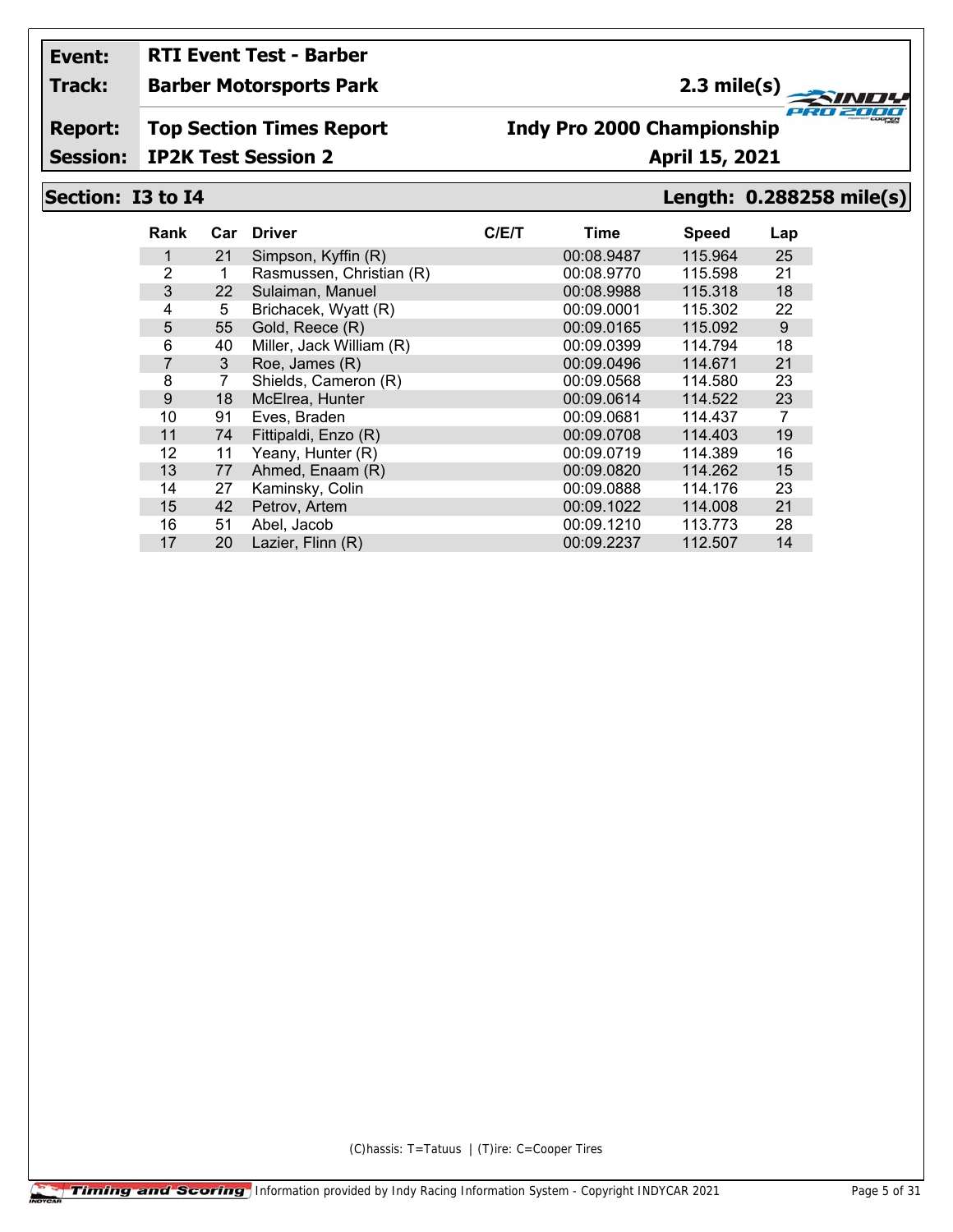# **RTI Event Test - Barber**

#### **Track: Barber Motorsports Park**

### **2.3 mile(s)**

**Report: Top Section Times Report**

## **Indy Pro 2000 Championship**

**Session: IP2K Test Session 2 April 15, 2021**

### **Section: I4 to I5 Length: 0.332008 mile(s)**

**FRO 200** 

2000

| Rank           | Car            | <b>Driver</b>            | C/E/T | Time       | <b>Speed</b> | Lap            |
|----------------|----------------|--------------------------|-------|------------|--------------|----------------|
|                | 55             | Gold, Reece (R)          |       | 00:12.4463 | 96.031       | 14             |
| 2              | 42             | Petrov, Artem            |       | 00:12.4699 | 95.849       | 9              |
| 3              | $\mathbf 1$    | Rasmussen, Christian (R) |       | 00:12.4710 | 95.841       | $\overline{2}$ |
| 4              | 91             | Eves, Braden             |       | 00:12.4735 | 95.821       | 3              |
| 5              | 21             | Simpson, Kyffin (R)      |       | 00:12.4745 | 95.814       | 22             |
| 6              | 5              | Brichacek, Wyatt (R)     |       | 00:12.4772 | 95.793       | 28             |
| $\overline{7}$ | 22             | Sulaiman, Manuel         |       | 00:12.4884 | 95.707       | 31             |
| 8              | 11             | Yeany, Hunter (R)        |       | 00:12.4943 | 95.662       | 11             |
| 9              | 74             | Fittipaldi, Enzo (R)     |       | 00:12.5049 | 95.581       | $\overline{7}$ |
| 10             | 18             | McElrea, Hunter          |       | 00:12.5371 | 95.335       | 12             |
| 11             | 77             | Ahmed, Enaam (R)         |       | 00:12.5432 | 95.289       | 8              |
| 12             | 27             | Kaminsky, Colin          |       | 00:12.5436 | 95.286       | 5              |
| 13             | $\overline{7}$ | Shields, Cameron (R)     |       | 00:12.5480 | 95.252       | 28             |
| 14             | 3              | Roe, James (R)           |       | 00:12.5531 | 95.214       | 21             |
| 15             | 51             | Abel, Jacob              |       | 00:12.5972 | 94.880       | 28             |
| 16             | 40             | Miller, Jack William (R) |       | 00:12.6189 | 94.717       | 8              |
| 17             | 20             | Lazier, Flinn (R)        |       | 00:12.6522 | 94.468       | 8              |
|                |                |                          |       |            |              |                |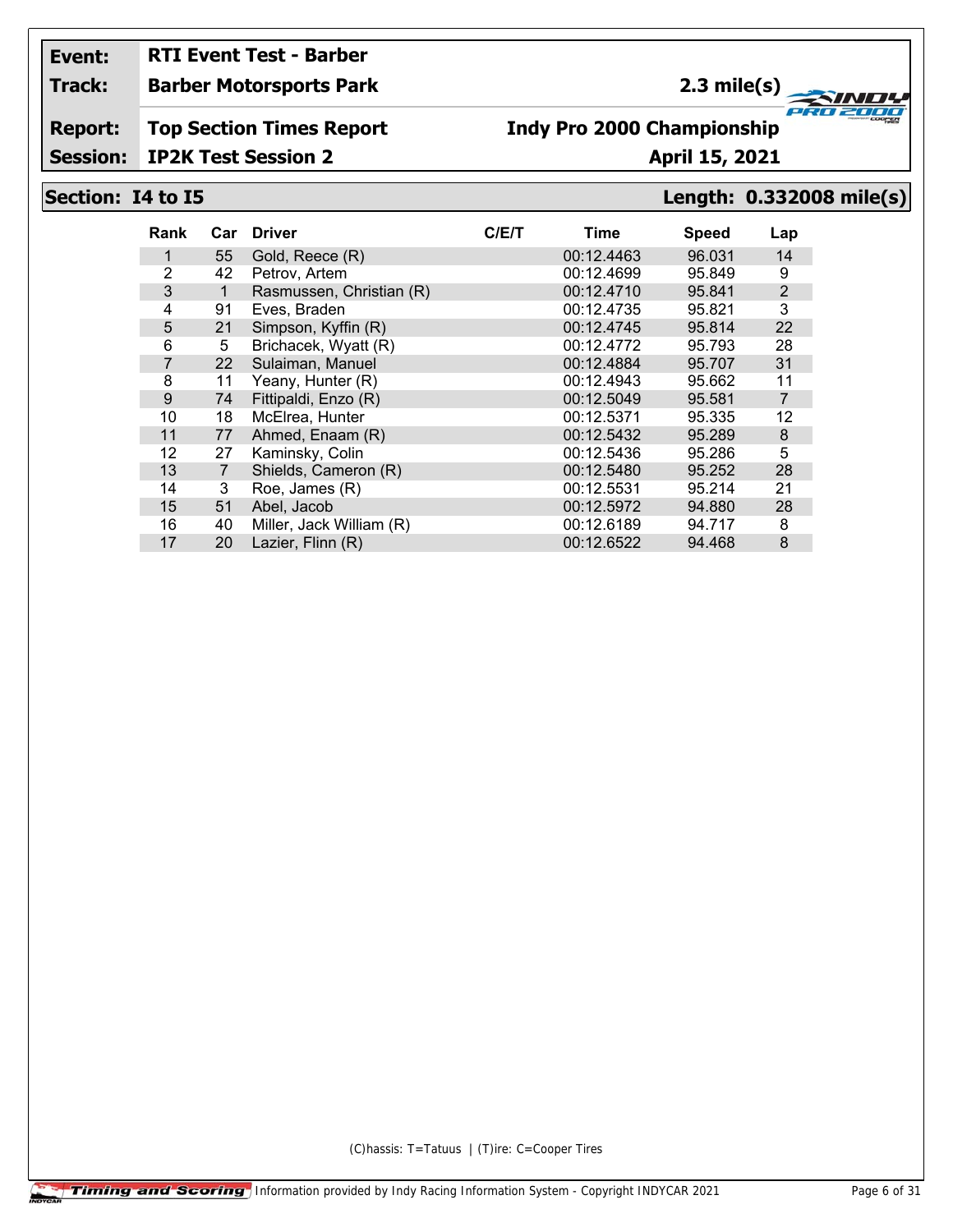# **RTI Event Test - Barber**

#### **Track: Barber Motorsports Park**

### **2.3 mile(s)**

**Report: Top Section Times Report**

### **Indy Pro 2000 Championship**

**Session: IP2K Test Session 2 April 15, 2021**

#### **Section: I5 to I6 Length: 0.250568 mile(s)**

**FRO 200** 

2000

| Rank           | Car            | <b>Driver</b>            | C/E/T | Time       | <b>Speed</b> | Lap |
|----------------|----------------|--------------------------|-------|------------|--------------|-----|
| 1              | 1              | Rasmussen, Christian (R) |       | 00:06.6592 | 135.459      | 14  |
| 2              | 21             | Simpson, Kyffin (R)      |       | 00:06.6862 | 134.912      | 9   |
| 3              | 55             | Gold, Reece (R)          |       | 00:06.7006 | 134.622      | 12  |
| 4              | 22             | Sulaiman, Manuel         |       | 00:06.7251 | 134.131      | 13  |
| 5              | 18             | McElrea, Hunter          |       | 00:06.7345 | 133.944      | 13  |
| 6              | 42             | Petrov, Artem            |       | 00:06.7452 | 133.731      | 10  |
| $\overline{7}$ | 3              | Roe, James (R)           |       | 00:06.7509 | 133.619      | 10  |
| 8              | 11             | Yeany, Hunter (R)        |       | 00:06.7551 | 133.535      | 13  |
| 9              | $\overline{7}$ | Shields, Cameron (R)     |       | 00:06.7580 | 133.478      | 11  |
| 10             | 91             | Eves, Braden             |       | 00:06.7586 | 133.466      | 2   |
| 11             | 40             | Miller, Jack William (R) |       | 00:06.7604 | 133.431      | 9   |
| 12             | 5              | Brichacek, Wyatt (R)     |       | 00:06.7696 | 133.249      | 19  |
| 13             | 27             | Kaminsky, Colin          |       | 00:06.7843 | 132.961      | 12  |
| 14             | 77             | Ahmed, Enaam (R)         |       | 00:06.7936 | 132.779      | 8   |
| 15             | 51             | Abel, Jacob              |       | 00:06.8017 | 132.621      | 14  |
| 16             | 74             | Fittipaldi, Enzo (R)     |       | 00:06.8172 | 132.319      | 3   |
| 17             | 20             | Lazier, Flinn (R)        |       | 00:06.8614 | 131.467      | 8   |
|                |                |                          |       |            |              |     |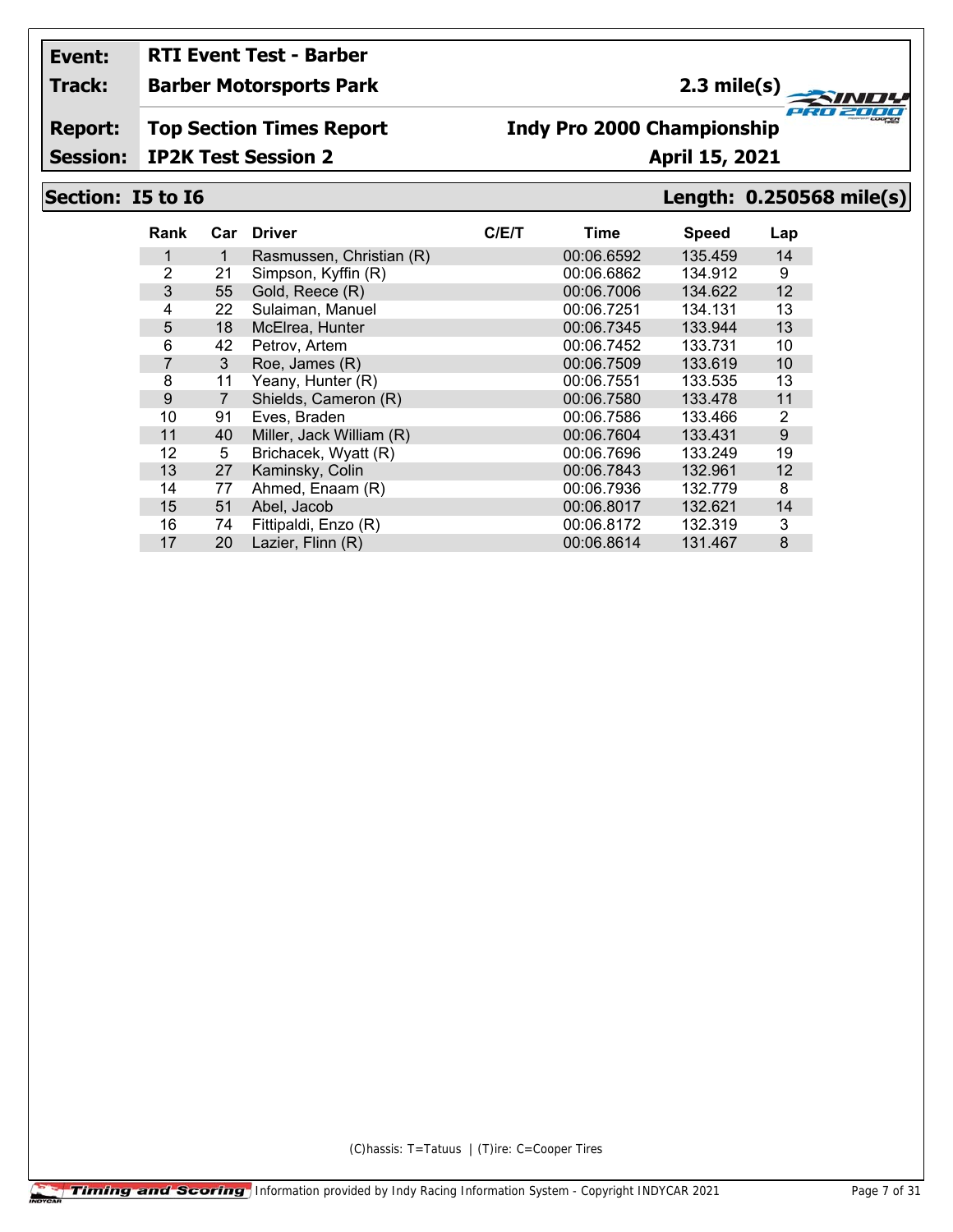# **RTI Event Test - Barber**

**Track: Barber Motorsports Park**

## **2.3 mile(s)**

**Report: Top Section Times Report**

## **Indy Pro 2000 Championship**

**Session: IP2K Test Session 2 April 15, 2021**

#### **Section: I6 to I7 Length: 0.198864 mile(s)**

**FRO 200** 

2000

| Rank           | Car | <b>Driver</b>            | C/ET | Time       | <b>Speed</b> | Lap |
|----------------|-----|--------------------------|------|------------|--------------|-----|
|                | 18  | McElrea, Hunter          |      | 00:05.9841 | 119.635      | 11  |
| 2              | 42  | Petrov, Artem            |      | 00:06.0206 | 118.910      | 10  |
| 3              | 91  | Eves, Braden             |      | 00:06.0524 | 118.285      | 34  |
| 4              | 55  | Gold, Reece (R)          |      | 00:06.0542 | 118.250      | 17  |
| 5              | 27  | Kaminsky, Colin          |      | 00:06.0681 | 117.979      | 6   |
| 6              | 74  | Fittipaldi, Enzo (R)     |      | 00:06.0830 | 117.690      | 7   |
| $\overline{7}$ | 51  | Abel, Jacob              |      | 00:06.0967 | 117.426      | 30  |
| 8              | 11  | Yeany, Hunter (R)        |      | 00:06.1035 | 117.295      | 5   |
| 9              | 77  | Ahmed, Enaam (R)         |      | 00:06.1036 | 117.293      | 8   |
| 10             | 1   | Rasmussen, Christian (R) |      | 00:06.1045 | 117.276      | 26  |
| 11             | 40  | Miller, Jack William (R) |      | 00:06.1377 | 116.641      | 26  |
| 12             | 22  | Sulaiman, Manuel         |      | 00:06.1385 | 116.626      | 15  |
| 13             | 21  | Simpson, Kyffin (R)      |      | 00:06.1558 | 116.298      | 23  |
| 14             | 7   | Shields, Cameron (R)     |      | 00:06.2096 | 115.291      | 11  |
| 15             | 5   | Brichacek, Wyatt (R)     |      | 00:06.2155 | 115.181      | 19  |
| 16             | 20  | Lazier, Flinn (R)        |      | 00:06.2475 | 114.591      | 8   |
| 17             | 3   | Roe, James (R)           |      | 00:06.2603 | 114.357      | 18  |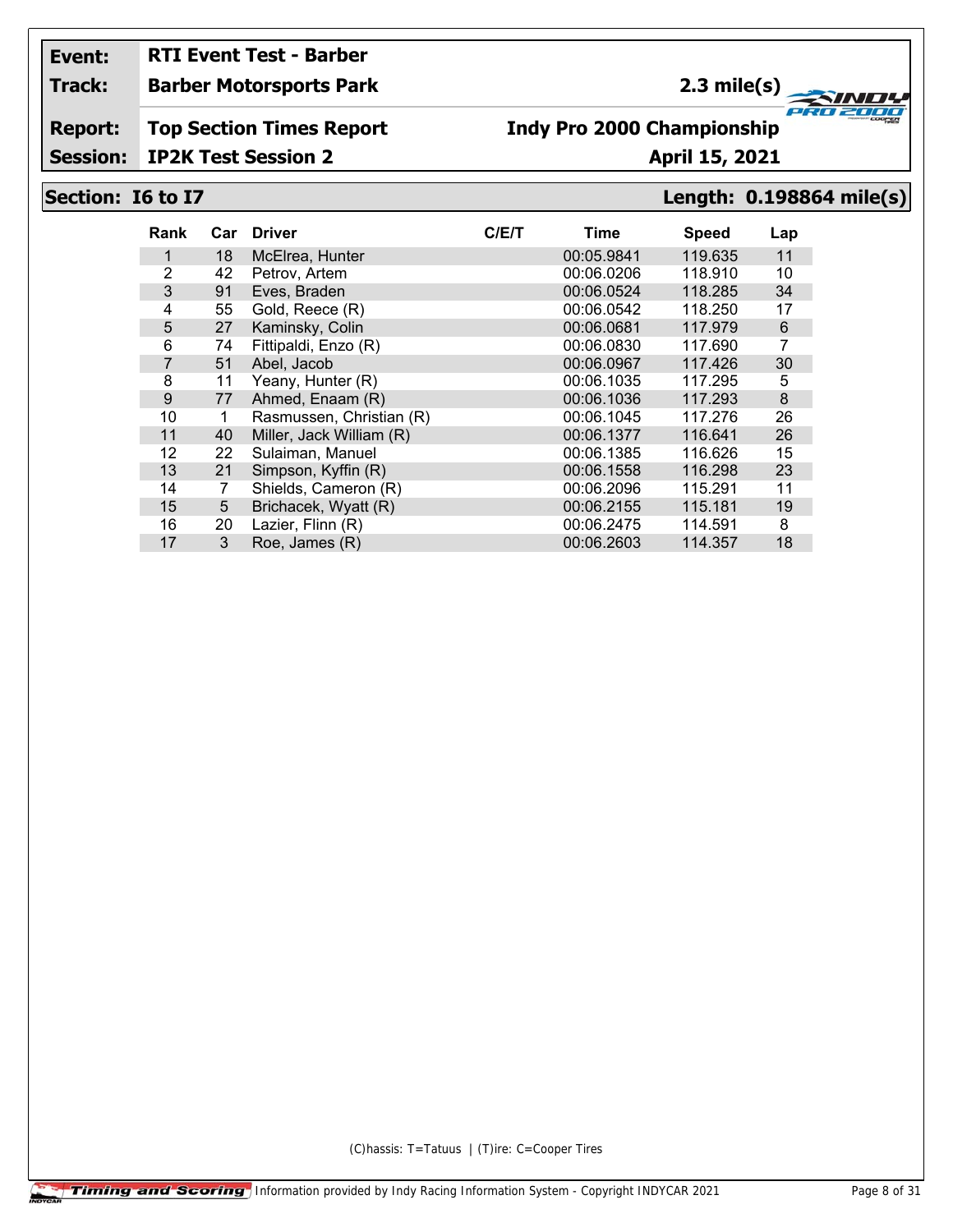# **RTI Event Test - Barber**

#### **Track: Barber Motorsports Park**

### **2.3 mile(s)**

#### **Report: Top Section Times Report**

## **Indy Pro 2000 Championship**

**Session: IP2K Test Session 2 April 15, 2021** 

#### **Section: I7 to I8 Length: 0.167235 mile(s)**

**FRO 200** 

2000

| Rank           | Car         | <b>Driver</b>            | C/ET | Time       | <b>Speed</b> | Lap            |
|----------------|-------------|--------------------------|------|------------|--------------|----------------|
|                | 18          | McElrea, Hunter          |      | 00:05.6479 | 106.596      | 11             |
| 2              | 55          | Gold, Reece (R)          |      | 00:05.7062 | 105.507      | 13             |
| 3              | 91          | Eves, Braden             |      | 00:05.7207 | 105.240      | 2              |
| 4              | 27          | Kaminsky, Colin          |      | 00:05.7348 | 104.981      | 7              |
| 5              | 42          | Petrov, Artem            |      | 00:05.7413 | 104.862      | 3              |
| 6              | 77          | Ahmed, Enaam (R)         |      | 00:05.7444 | 104.806      | 9              |
| $\overline{7}$ | 51          | Abel, Jacob              |      | 00:05.7636 | 104.456      | 28             |
| 8              | 40          | Miller, Jack William (R) |      | 00:05.7705 | 104.332      | 27             |
| 9              | 21          | Simpson, Kyffin (R)      |      | 00:05.7754 | 104.243      | $\overline{4}$ |
| 10             | 22          | Sulaiman, Manuel         |      | 00:05.7773 | 104.209      | 9              |
| 11             | $\mathbf 1$ | Rasmussen, Christian (R) |      | 00:05.8084 | 103.651      | 9              |
| 12             | 7           | Shields, Cameron (R)     |      | 00:05.8304 | 103.260      | 23             |
| 13             | 74          | Fittipaldi, Enzo (R)     |      | 00:05.8354 | 103.171      | $\overline{7}$ |
| 14             | 5           | Brichacek, Wyatt (R)     |      | 00:05.8522 | 102.875      | 20             |
| 15             | 11          | Yeany, Hunter (R)        |      | 00:05.8718 | 102.532      | 12             |
| 16             | 3           | Roe, James (R)           |      | 00:05.8975 | 102.085      | 17             |
| 17             | 20          | Lazier, Flinn (R)        |      | 00:06.0469 | 99.563       | 3              |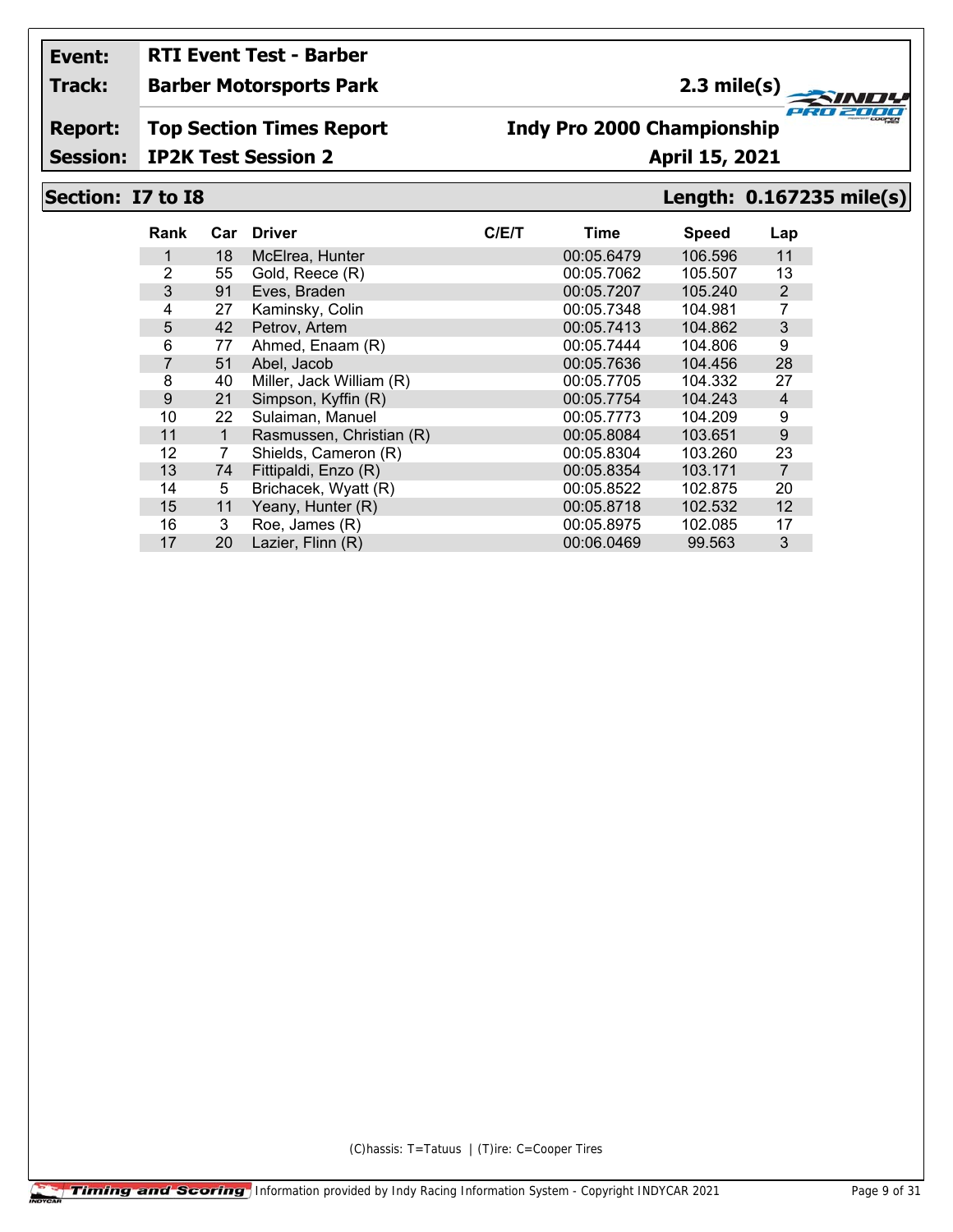## **RTI Event Test - Barber**

#### **Track: Barber Motorsports Park**

### **2.3 mile(s)**

**Report: Top Section Times Report**

#### **Indy Pro 2000 Championship**

**Session: IP2K Test Session 2 April 15, 2021** 

### **Section: I8 to SF Length: 0.295833 mile(s)**

**FRO 200** 

2000

| Rank           |    | Car Driver               | C/ET | Time       | <b>Speed</b> | Lap |
|----------------|----|--------------------------|------|------------|--------------|-----|
|                | 11 | Yeany, Hunter (R)        |      | 00:10.0656 | 105.806      | 16  |
| 2              |    | Rasmussen, Christian (R) |      | 00:10.1209 | 105.228      | 2   |
| 3              | 91 | Eves, Braden             |      | 00:10.1262 | 105.173      | 4   |
| 4              | 5  | Brichacek, Wyatt (R)     |      | 00:10.1280 | 105.154      | 15  |
| 5              | 74 | Fittipaldi, Enzo (R)     |      | 00:10.1366 | 105.065      | 3   |
| 6              | 42 | Petrov, Artem            |      | 00:10.1657 | 104.764      | 12  |
| $\overline{7}$ | 21 | Simpson, Kyffin (R)      |      | 00:10.1852 | 104.563      | 17  |
| 8              | 27 | Kaminsky, Colin          |      | 00:10.2070 | 104.340      | 6   |
| 9              | 18 | McElrea, Hunter          |      | 00:10.2073 | 104.337      | 24  |
| 10             |    | Shields, Cameron (R)     |      | 00:10.2221 | 104.186      | 26  |
| 11             | 51 | Abel. Jacob              |      | 00:10.2244 | 104.163      | 19  |
| 12             | 40 | Miller, Jack William (R) |      | 00:10.2399 | 104.005      | 22  |
| 13             | 55 | Gold, Reece (R)          |      | 00:10.2413 | 103.991      | 27  |
| 14             | 20 | Lazier, Flinn (R)        |      | 00:10.2507 | 103.895      | 9   |
| 15             | 22 | Sulaiman, Manuel         |      | 00:10.2516 | 103.886      | 14  |
| 16             | 77 | Ahmed, Enaam (R)         |      | 00:10.3451 | 102.947      | 8   |
| 17             | 3  | Roe, James (R)           |      | 00:10.3821 | 102.580      | 16  |
|                |    |                          |      |            |              |     |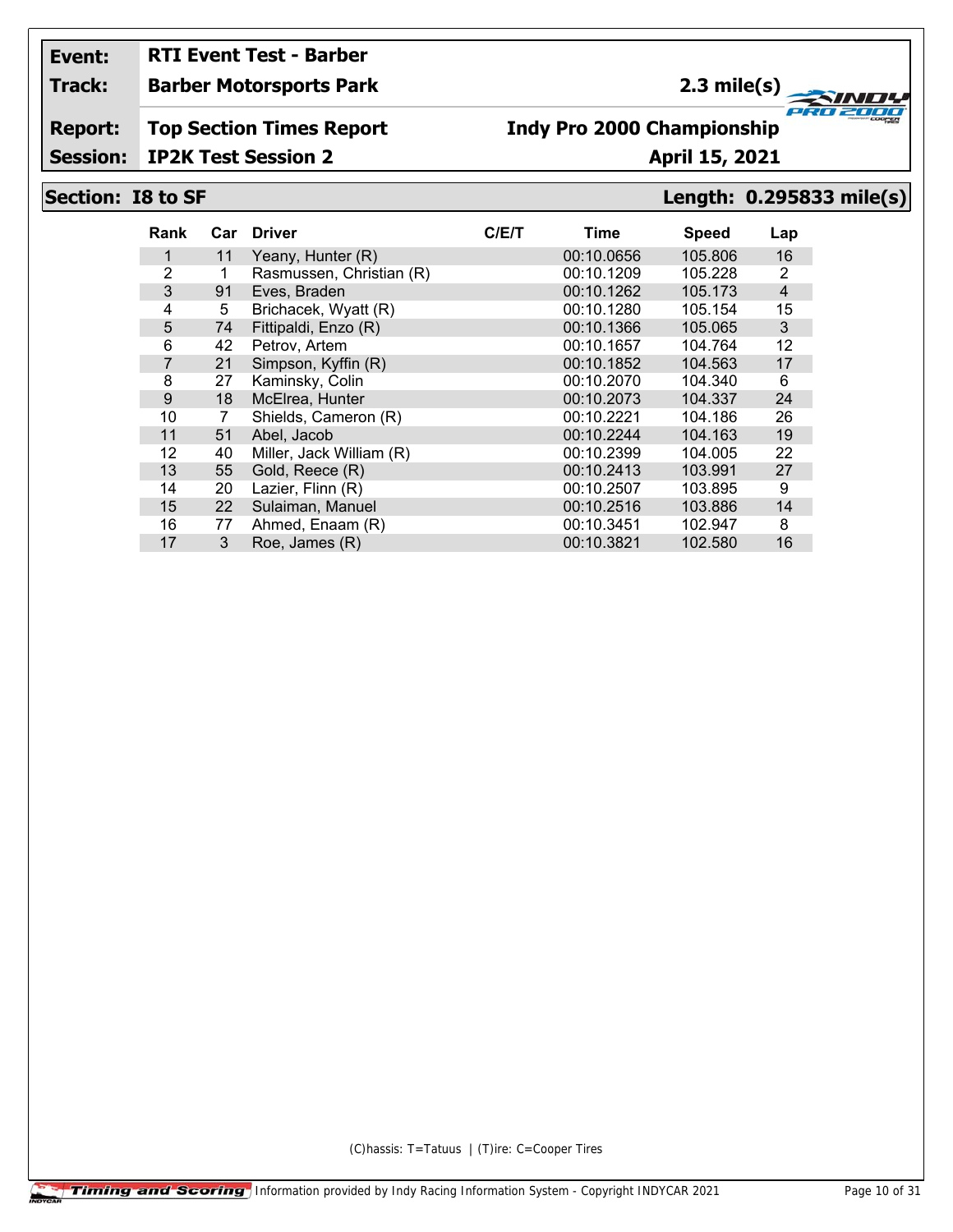# **RTI Event Test - Barber**

**Track: Barber Motorsports Park**

## **2.3 mile(s)**

**Report: Top Section Times Report**

## **Indy Pro 2000 Championship**

**Session: IP2K Test Session 2 April 15, 2021** 

#### **Section: SF to SFT Length: 0.025379 mile(s)**

**FRO 200** 

2000

| Rank           | Car | <b>Driver</b>            | C/E/T | Time       | <b>Speed</b> | Lap |
|----------------|-----|--------------------------|-------|------------|--------------|-----|
| 1              | 55  | Gold, Reece (R)          |       | 00:00.6978 | 130.931      | 24  |
| 2              | 5   | Brichacek, Wyatt (R)     |       | 00:00.6992 | 130.669      | 24  |
| 3              | 21  | Simpson, Kyffin (R)      |       | 00:00.6993 | 130.650      | 25  |
| 4              | 1   | Rasmussen, Christian (R) |       | 00:00.6999 | 130.538      | 21  |
| 5              | 18  | McElrea, Hunter          |       | 00:00.7006 | 130.408      | 24  |
| 6              | 7   | Shields, Cameron (R)     |       | 00:00.7012 | 130.296      | 29  |
| $\overline{7}$ | 91  | Eves, Braden             |       | 00:00.7013 | 130.278      | 23  |
| 8              | 22  | Sulaiman, Manuel         |       | 00:00.7030 | 129.962      | 25  |
| 9              | 3   | Roe, James (R)           |       | 00:00.7041 | 129.759      | 22  |
| 10             | 11  | Yeany, Hunter (R)        |       | 00:00.7055 | 129.502      | 16  |
| 11             | 40  | Miller, Jack William (R) |       | 00:00.7061 | 129.392      | 22  |
| 12             | 42  | Petrov, Artem            |       | 00:00.7068 | 129.264      | 23  |
| 13             | 27  | Kaminsky, Colin          |       | 00:00.7070 | 129.227      | 22  |
| 14             | 74  | Fittipaldi, Enzo (R)     |       | 00:00.7095 | 128.772      | 22  |
| 15             | 74  | Fittipaldi, Enzo (R)     |       | 00:00.7095 | 128.772      | 20  |
| 16             | 51  | Abel, Jacob              |       | 00:00.7118 | 128.356      | 27  |
| 17             | 20  | Lazier, Flinn (R)        |       | 00:00.7148 | 127.817      | 16  |
| 18             | 77  | Ahmed, Enaam (R)         |       | 00:00.7162 | 127.567      | 14  |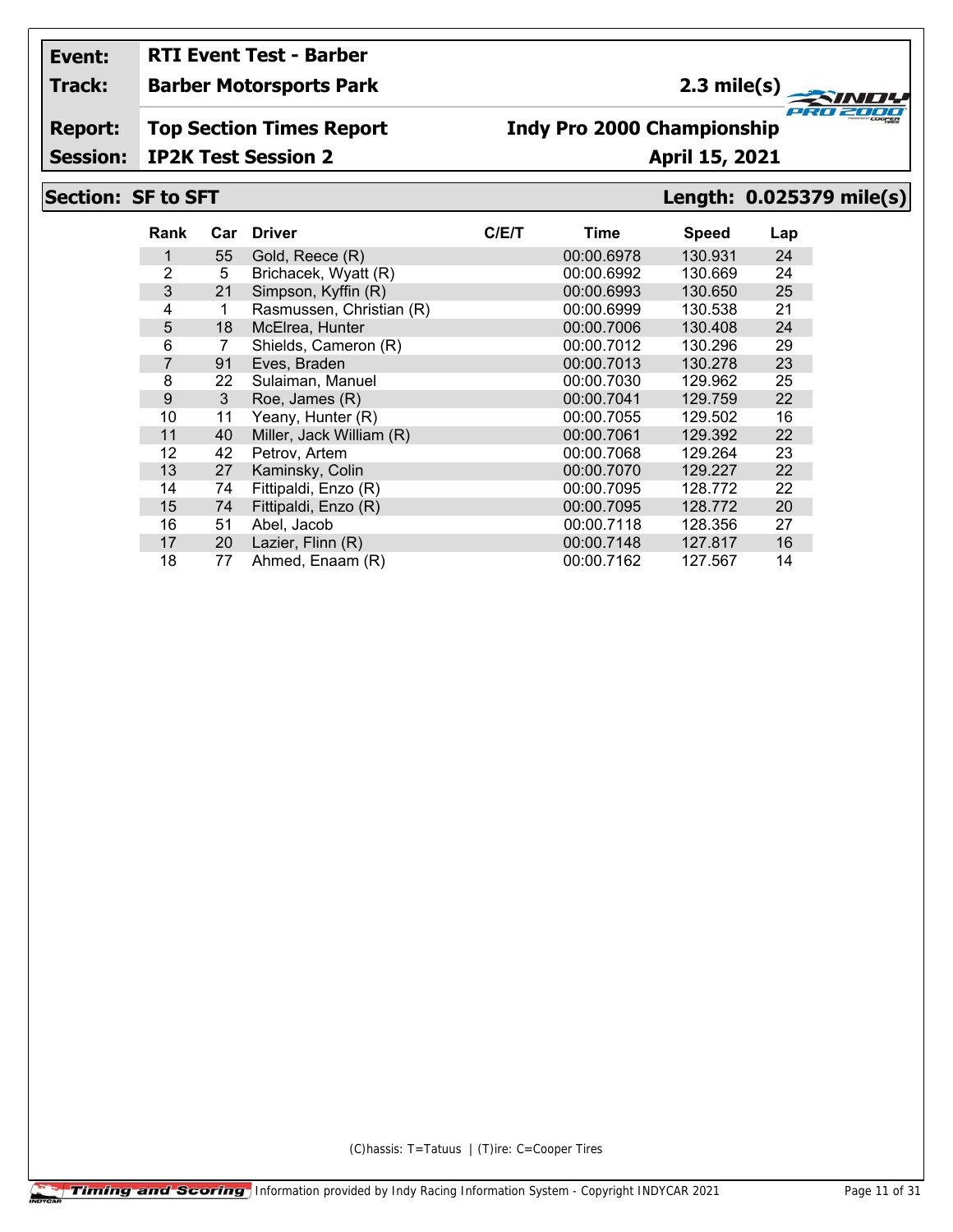## **RTI Event Test - Barber**

#### **Track: Barber Motorsports Park**

### **2.3 mile(s)**

**Report: Top Section Times Report**

## **Indy Pro 2000 Championship**

#### **Session: IP2K Test Session 2 April 15, 2021**

#### **Section: I6T to I6 Length: 0.022917 mile(s)**

| Rank           |    | Car Driver               | C/ET | Time       | <b>Speed</b> | Lap              |
|----------------|----|--------------------------|------|------------|--------------|------------------|
|                | 1  | Rasmussen, Christian (R) |      | 00:00.5770 | 142.981      | 14               |
| $\overline{2}$ | 55 | Gold, Reece (R)          |      | 00:00.5807 | 142.070      | 9                |
| 3              | 21 | Simpson, Kyffin (R)      |      | 00:00.5818 | 141.801      | 15               |
| 4              | 22 | Sulaiman, Manuel         |      | 00:00.5833 | 141.437      | 9                |
| 5              | 42 | Petrov, Artem            |      | 00:00.5876 | 140.402      | $\boldsymbol{9}$ |
| 6              | 11 | Yeany, Hunter (R)        |      | 00:00.5881 | 140.282      | 12               |
| $\overline{7}$ | 18 | McElrea, Hunter          |      | 00:00.5881 | 140.282      | 13               |
| 8              | 7  | Shields, Cameron (R)     |      | 00:00.5890 | 140.068      | 25               |
| 9              | 40 | Miller, Jack William (R) |      | 00:00.5890 | 140.068      | 3                |
| 10             | 91 | Eves, Braden             |      | 00:00.5891 | 140.044      | $\overline{7}$   |
| 11             | 51 | Abel, Jacob              |      | 00:00.5901 | 139.807      | 14               |
| 12             | 27 | Kaminsky, Colin          |      | 00:00.5902 | 139.783      | 11               |
| 13             | 77 | Ahmed, Enaam (R)         |      | 00:00.5910 | 139.594      | 8                |
| 14             | 74 | Fittipaldi, Enzo (R)     |      | 00:00.5934 | 139.029      | 3                |
| 15             | 3  | Roe, James (R)           |      | 00:00.5938 | 138.936      | 24               |
| 16             | 20 | Lazier, Flinn (R)        |      | 00:00.5958 | 138.469      | 7                |
| 17             | 5  | Brichacek, Wyatt (R)     |      | 00:00.5968 | 138.237      | 19               |
|                |    |                          |      |            |              |                  |

(C)hassis: T=Tatuus | (T)ire: C=Cooper Tires

**FRO 200** 2000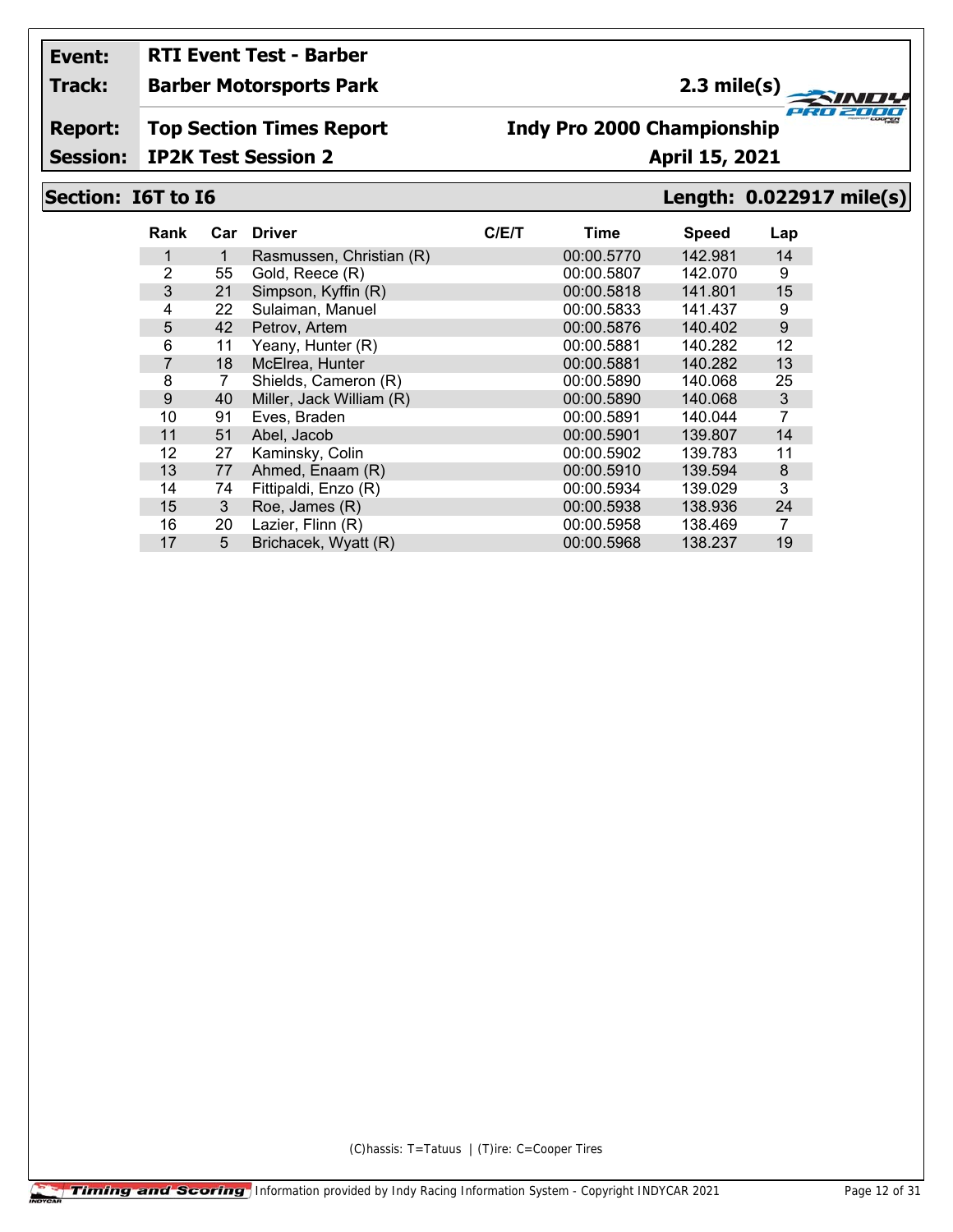## **RTI Event Test - Barber**

#### **Track: Barber Motorsports Park**

### **2.3 mile(s)**

**Report: Top Section Times Report**

### **Indy Pro 2000 Championship**

**Session: IP2K Test Session 2 April 15, 2021** 

#### **Section: PI to SFP Length: 0.158333 mile(s)**

**FRO 200** 

2000

| Rank           | Car            | <b>Driver</b>            | C/ET | Time       | <b>Speed</b> | Lap         |
|----------------|----------------|--------------------------|------|------------|--------------|-------------|
|                | 3              | Roe, James (R)           |      | 00:15.4864 | 36.806       | 28          |
| $\overline{2}$ | 22             | Sulaiman, Manuel         |      | 00:16.3806 | 34.797       | 33          |
| 3              | 18             | McElrea, Hunter          |      | 00:16.7125 | 34.106       | 25          |
| 4              | 91             | Eves, Braden             |      | 00:16.7645 | 34,000       | 35          |
| 5              | 42             | Petrov, Artem            |      | 00:16.8099 | 33.909       | 25          |
| 6              | 20             | Lazier, Flinn (R)        |      | 00:16.8112 | 33.906       | 27          |
| $\overline{7}$ | 21             | Simpson, Kyffin (R)      |      | 00:17.0200 | 33.490       | 31          |
| 8              | 27             | Kaminsky, Colin          |      | 00:17.0408 | 33.449       | 16          |
| 9              | 55             | Gold, Reece (R)          |      | 00:17.1059 | 33.322       | 28          |
| 10             | 51             | Abel, Jacob              |      | 00:17.2128 | 33.115       | 31          |
| 11             | $\overline{7}$ | Shields, Cameron (R)     |      | 00:17.2632 | 33.018       | 24          |
| 12             | 40             | Miller, Jack William (R) |      | 00:18.2935 | 31.159       | 31          |
| 13             | 74             | Fittipaldi, Enzo (R)     |      | 01:25.4817 | 6.668        | $\mathbf 0$ |
| 14             | 5              | Brichacek, Wyatt (R)     |      | 01:41.9257 | 5.592        | 29          |
| 15             | 11             | Yeany, Hunter (R)        |      | 01:53.8571 | 5.006        | $\mathbf 0$ |
| 16             | 77             | Ahmed, Enaam (R)         |      | 01:54.3198 | 4.986        | 0           |
| 17             | 1              | Rasmussen, Christian (R) |      | 03:20.0550 | 2.849        | 23          |
|                |                |                          |      |            |              |             |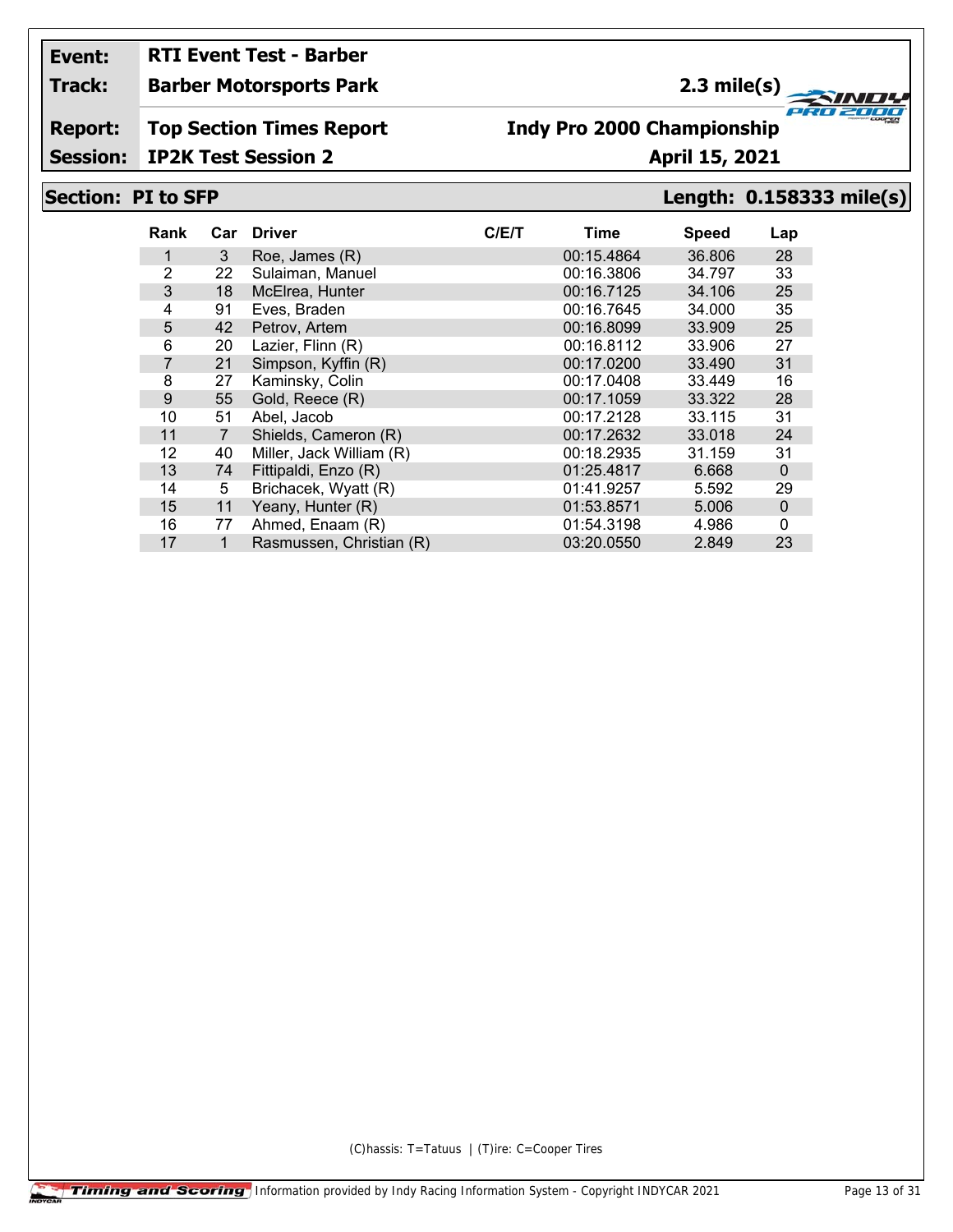# **RTI Event Test - Barber**

#### **Track: Barber Motorsports Park**

### **2.3 mile(s)**

**Report: Top Section Times Report**

## **Indy Pro 2000 Championship**

**Session: IP2K Test Session 2 April 15, 2021** 

### **Section: SFP to PO Length: 0.084470 mile(s)**

**FRO 200** 

2000

| Rank | Car | <b>Driver</b>            | C/ET | Time       | <b>Speed</b> | Lap         |
|------|-----|--------------------------|------|------------|--------------|-------------|
|      |     |                          |      |            |              |             |
|      | 40  | Miller, Jack William (R) |      | 00:08.8204 | 34.476       | 14          |
| 2    | 1   | Rasmussen, Christian (R) |      | 00:08.9909 | 33.822       | 23          |
| 3    | 11  | Yeany, Hunter (R)        |      | 00:08.9947 | 33,808       | 19          |
| 4    | 5   | Brichacek, Wyatt (R)     |      | 00:09.0003 | 33.787       | 10          |
| 5    | 20  | Lazier, Flinn (R)        |      | 00:09.0217 | 33.707       | 15          |
| 6    | 74  | Fittipaldi, Enzo (R)     |      | 00:09.1204 | 33.342       | 4           |
| 7    | 51  | Abel, Jacob              |      | 00:09.1497 | 33.235       | $\mathbf 0$ |
| 8    | 77  | Ahmed, Enaam (R)         |      | 00:09.1639 | 33.184       | 10          |
| 9    | 55  | Gold, Reece (R)          |      | 00:10.3798 | 29.296       | 33          |
| 10   | 91  | Eves, Braden             |      | 00:10.4863 | 28.999       | 35          |
| 11   | 18  | McElrea, Hunter          |      | 01:16.4843 | 3.976        | 18          |
| 12   | 3   | Roe, James (R)           |      | 01:27.1070 | 3.491        | 28          |
| 13   | 27  | Kaminsky, Colin          |      | 01:36.3650 | 3.156        | 21          |
| 14   | 22  | Sulaiman, Manuel         |      | 01:41.8230 | 2.986        | 33          |
| 15   | 7   | Shields, Cameron (R)     |      | 01:43.2435 | 2.945        | 30          |
| 16   | 42  | Petrov, Artem            |      | 01:57.6275 | 2.585        | 26          |
| 17   | 21  | Simpson, Kyffin (R)      |      | 02:36.7624 | 1.940        | 31          |
|      |     |                          |      |            |              |             |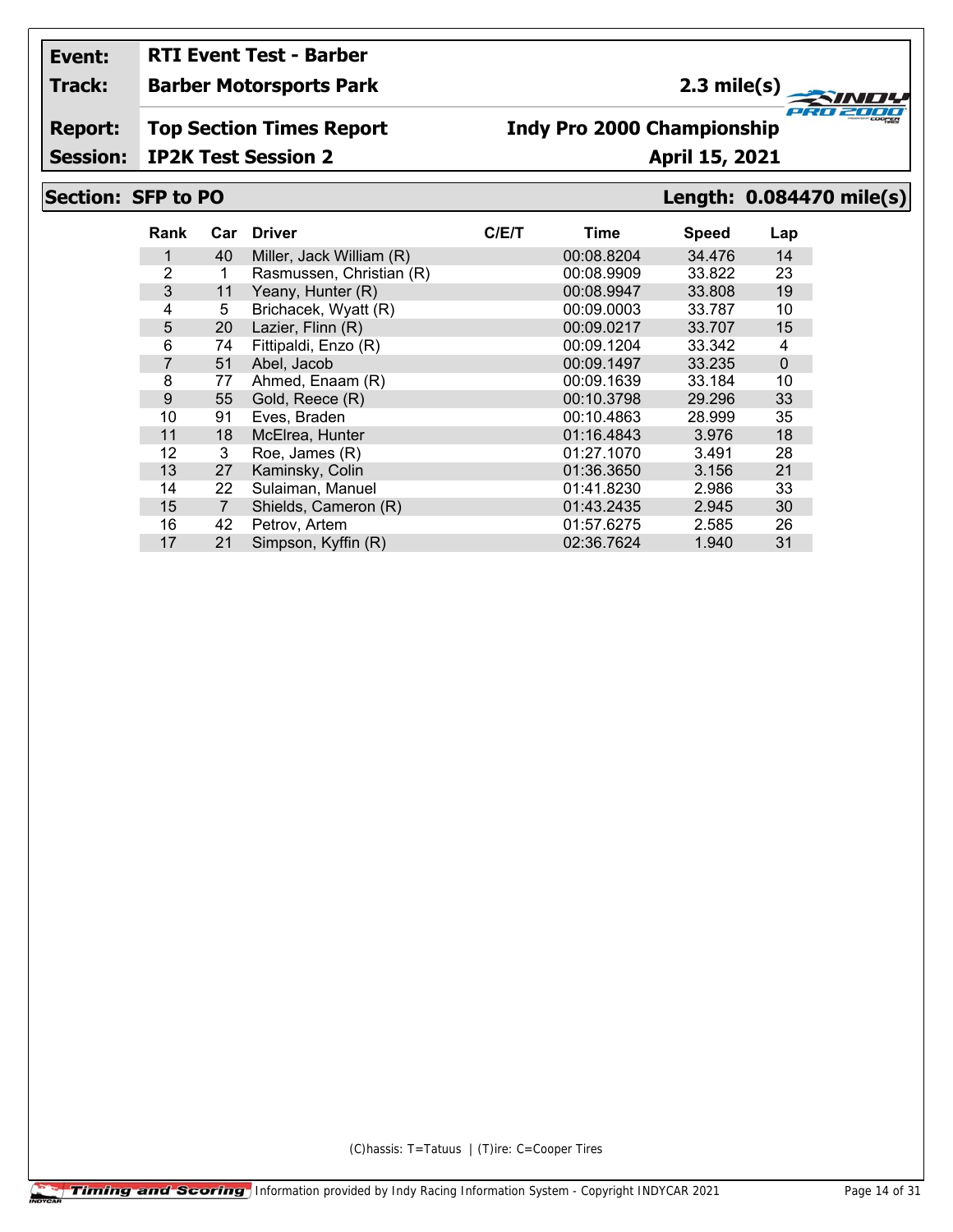# **RTI Event Test - Barber**

#### **Track: Barber Motorsports Park**

### **2.3 mile(s)**

**Report: Top Section Times Report**

### **Indy Pro 2000 Championship**

**Session: IP2K Test Session 2 April 15, 2021** 

#### **Section: PIC to PI Length: 0.133523 mile(s)**

**FRO 200** 

2000

| Rank           | Car            | <b>Driver</b>            | C/E/T | Time       | <b>Speed</b> | Lap |
|----------------|----------------|--------------------------|-------|------------|--------------|-----|
|                | 51             | Abel, Jacob              |       | 00:08.7231 | 55.104       | 18  |
| 2              | 5              | Brichacek, Wyatt (R)     |       | 00:09.0955 | 52.848       | 16  |
| 3              | 91             | Eves, Braden             |       | 00:09.3274 | 51.534       | 35  |
| 4              | 1              | Rasmussen, Christian (R) |       | 00:09.3278 | 51.532       | 23  |
| 5              | 22             | Sulaiman, Manuel         |       | 00:09.4374 | 50.934       | 33  |
| 6              | 40             | Miller, Jack William (R) |       | 00:09.6393 | 49.867       | 31  |
| $\overline{7}$ | 55             | Gold, Reece (R)          |       | 00:09.7540 | 49.280       | 28  |
| 8              | 20             | Lazier, Flinn (R)        |       | 00:09.7818 | 49.140       | 15  |
| 9              | $\overline{7}$ | Shields, Cameron (R)     |       | 00:09.8159 | 48.970       | 24  |
| 10             | 21             | Simpson, Kyffin (R)      |       | 00:09.9033 | 48.538       | 31  |
| 11             | 42             | Petrov, Artem            |       | 00:09.9187 | 48.462       | 13  |
| 12             | 18             | McElrea, Hunter          |       | 00:10.0624 | 47.770       | 3   |
| 13             | 3              | Roe, James (R)           |       | 00:10.0727 | 47.721       | 28  |
| 14             | 27             | Kaminsky, Colin          |       | 00:10.2417 | 46.934       | 3   |
| 15             | 74             | Fittipaldi, Enzo (R)     |       | 00:10.6535 | 45.120       | 29  |
| 16             | 77             | Ahmed, Enaam (R)         |       | 00:11.6177 | 41.375       | 16  |
| 17             | 11             | Yeany, Hunter (R)        |       | 00:12.7583 | 37.676       | 15  |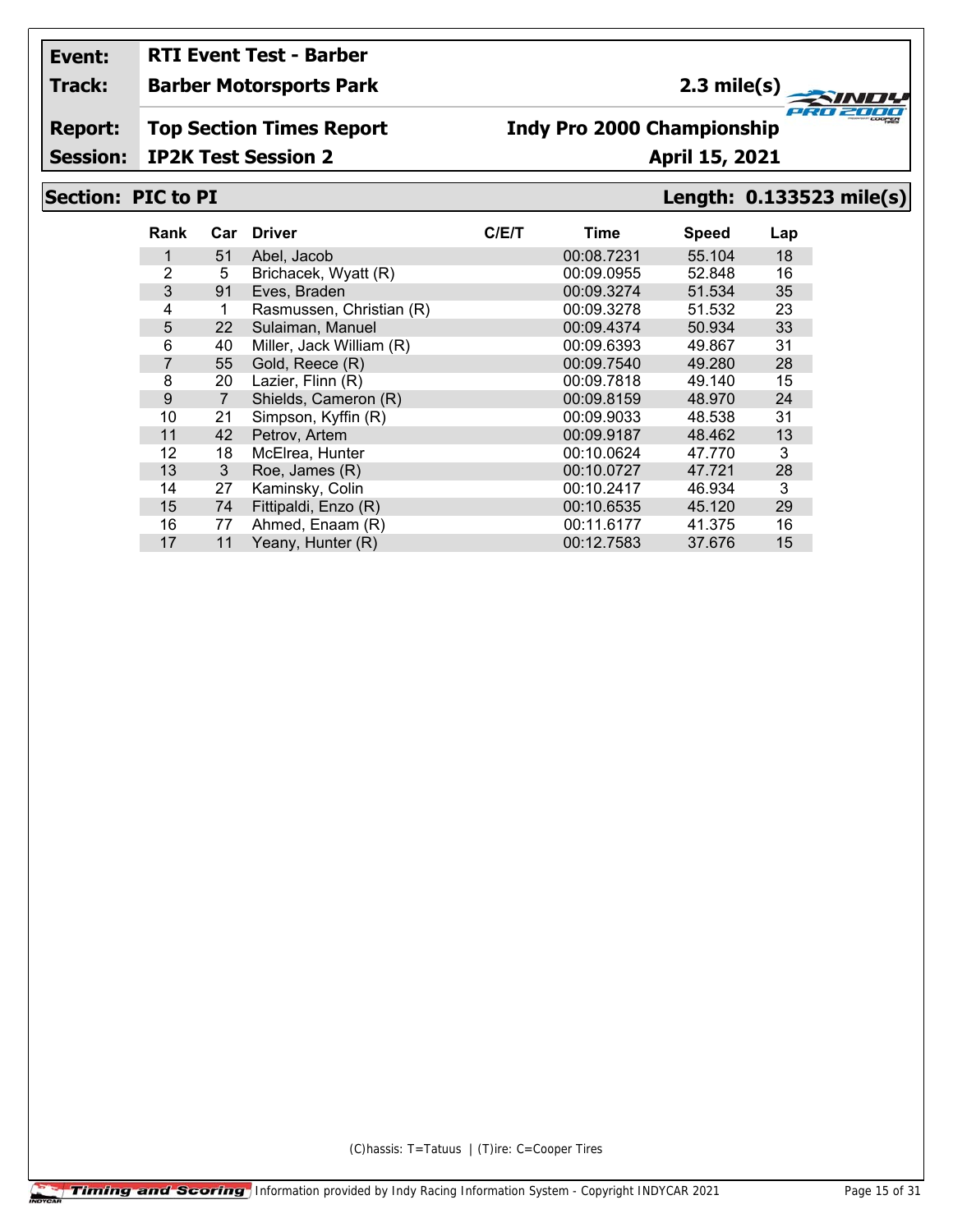## **RTI Event Test - Barber**

#### **Track: Barber Motorsports Park**

### **2.3 mile(s)**

**Report: Top Section Times Report**

## **Indy Pro 2000 Championship**

**Session: IP2K Test Session 2 April 15, 2021** 

#### **Section: PI to PO Length: 0.242803 mile(s)**

**FRO 200** 

2000

| Rank           | Car | <b>Driver</b>            | C/E/T | Time       | <b>Speed</b> | Lap         |
|----------------|-----|--------------------------|-------|------------|--------------|-------------|
|                | 51  | Abel, Jacob              |       | 00:26.8718 | 32.528       | 31          |
| $\overline{2}$ | 91  | Eves, Braden             |       | 00:27.2508 | 32.076       | 35          |
| 3              | 20  | Lazier, Flinn (R)        |       | 00:28.2831 | 30.905       | 27          |
| 4              | 40  | Miller, Jack William (R) |       | 00:28.7382 | 30.416       | 31          |
| 5              | 55  | Gold, Reece (R)          |       | 00:30.1640 | 28.978       | 33          |
| 6              | 74  | Fittipaldi, Enzo (R)     |       | 01:35.1116 | 9.190        | 0           |
| $\overline{7}$ | 18  | McElrea, Hunter          |       | 01:39.0327 | 8.826        | 3           |
| 8              | 3   | Roe, James (R)           |       | 01:42.5934 | 8.520        | 28          |
| 9              | 5   | Brichacek, Wyatt (R)     |       | 01:51.5834 | 7.834        | 29          |
| 10             | 22  | Sulaiman, Manuel         |       | 01:58.2036 | 7.395        | 33          |
| 11             | 27  | Kaminsky, Colin          |       | 01:59.5208 | 7.313        | 16          |
| 12             | 7   | Shields, Cameron (R)     |       | 02:02.0806 | 7.160        | 30          |
| 13             | 11  | Yeany, Hunter (R)        |       | 02:03.1257 | 7.099        | $\mathbf 0$ |
| 14             | 77  | Ahmed, Enaam (R)         |       | 02:05.4368 | 6.968        | 0           |
| 15             | 42  | Petrov, Artem            |       | 02:15.4503 | 6.453        | 26          |
| 16             | 21  | Simpson, Kyffin (R)      |       | 02:53.7824 | 5.030        | 31          |
| 17             | 1   | Rasmussen, Christian (R) |       | 03:29.0459 | 4.181        | 23          |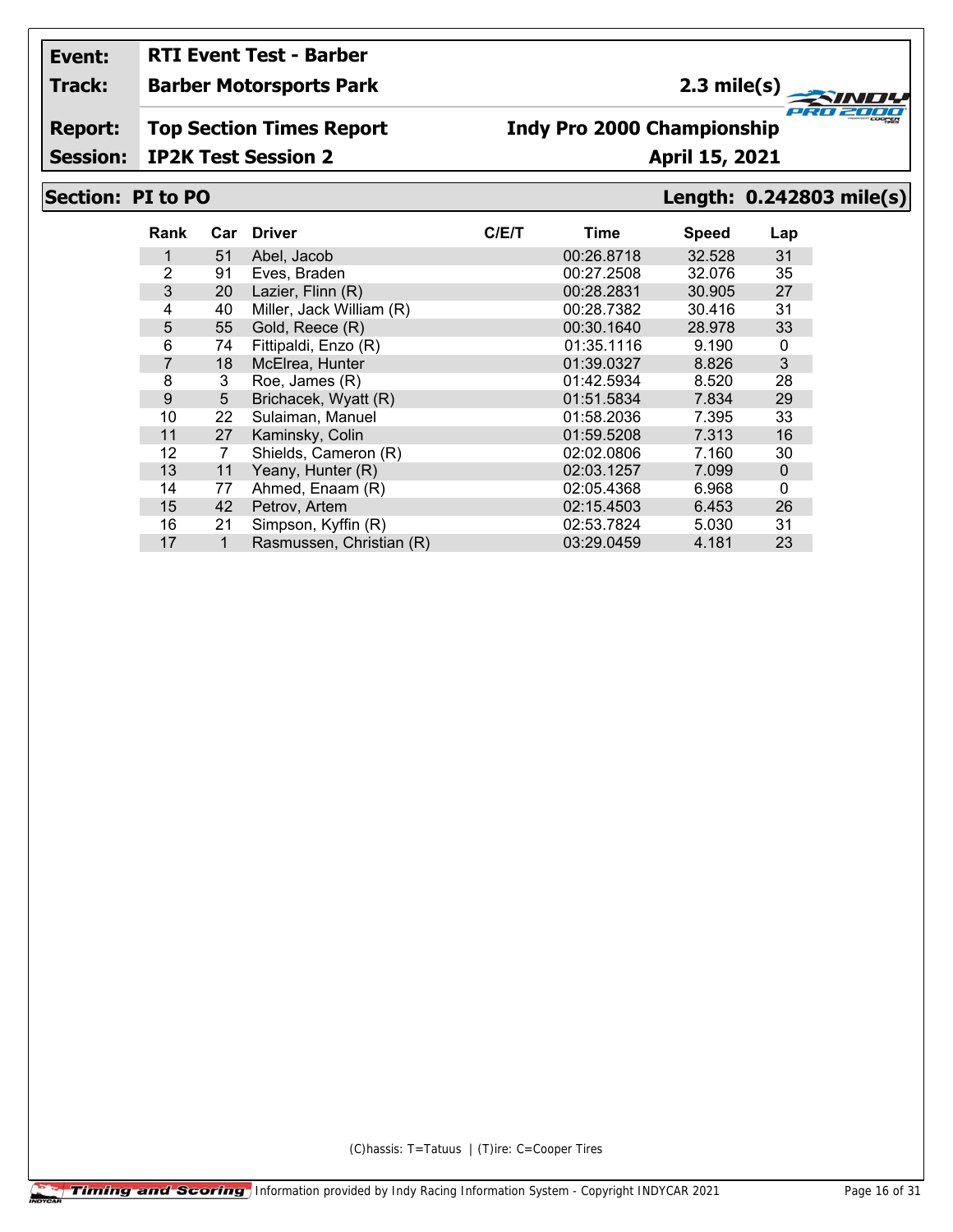# **RTI Event Test - Barber**

#### **Track: Barber Motorsports Park**

### **2.3 mile(s)**

**Report: Top Section Times Report**

# **Indy Pro 2000 Championship**

**Session: IP2K Test Session 2 April 15, 2021** 

#### **Section: PO to SF Length: 2.198864 mile(s)**

**FRO 200** 

2000

| Rank | Car | <b>Driver</b>            | C/ET | Time       | <b>Speed</b> | Lap |
|------|-----|--------------------------|------|------------|--------------|-----|
| 1    | 18  | McElrea, Hunter          |      | 01:18.3200 | 101.071      | 22  |
| 2    | 51  | Abel, Jacob              |      | 01:18.5637 | 100.758      | 22  |
| 3    | 3   | Roe, James (R)           |      | 01:18.8200 | 100.430      | 20  |
| 4    | 1   | Rasmussen, Christian (R) |      | 01:19.1376 | 100.027      | 23  |
| 5    | 27  | Kaminsky, Colin          |      | 01:19.2465 | 99.890       | 16  |
| 6    | 91  | Eves, Braden             |      | 01:19.6144 | 99.428       | 8   |
| 7    | 5   | Brichacek, Wyatt (R)     |      | 01:19.8322 | 99.157       | 10  |
| 8    | 40  | Miller, Jack William (R) |      | 01:19.8817 | 99.095       | 10  |
| 9    | 55  | Gold, Reece (R)          |      | 01:19.9091 | 99.061       | 28  |
| 10   | 7   | Shields, Cameron (R)     |      | 01:20.5207 | 98.309       | 21  |
| 11   | 20  | Lazier, Flinn (R)        |      | 01:21.2054 | 97.480       | 15  |
| 12   | 77  | Ahmed, Enaam (R)         |      | 01:21.3463 | 97.311       | 16  |
| 13   | 22  | Sulaiman, Manuel         |      | 01:21.7810 | 96.794       | 19  |
| 14   | 42  | Petrov, Artem            |      | 01:22.7867 | 95.618       | 7   |
| 15   | 74  | Fittipaldi, Enzo (R)     |      | 01:23.0154 | 95.355       | 24  |
| 16   | 21  | Simpson, Kyffin (R)      |      | 01:23.1454 | 95.206       | 0   |
| 17   | 11  | Yeany, Hunter (R)        |      | 01:24.4377 | 93.749       | 19  |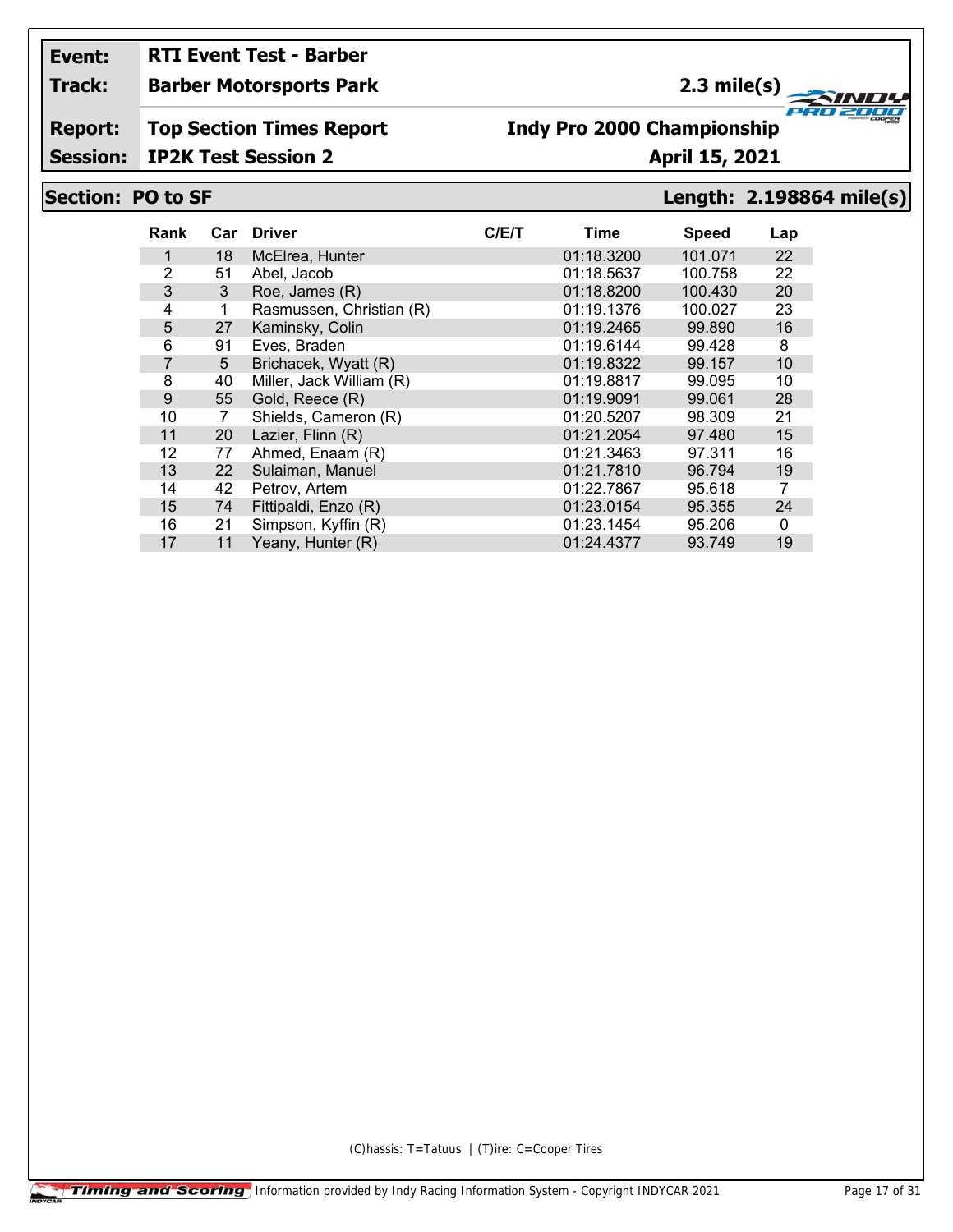# **RTI Event Test - Barber**

#### **Track: Barber Motorsports Park**

### **2.3 mile(s)**

**Report: Top Section Times Report**

#### **Indy Pro 2000 Championship**

**Session: IP2K Test Session 2 April 15, 2021** 

#### **Section: SF to PI Length: 2.123106 mile(s)**

**FRO 200** 

2000

| Rank           | Car | <b>Driver</b>            | C/E/T | Time       | <b>Speed</b> | Lap |
|----------------|-----|--------------------------|-------|------------|--------------|-----|
|                | 51  | Abel, Jacob              |       | 01:16.4816 | 99.935       | 17  |
| $\overline{2}$ | 1   | Rasmussen, Christian (R) |       | 01:16.8889 | 99.406       | 22  |
| 3              | 91  | Eves, Braden             |       | 01:16.9009 | 99.390       | 34  |
| 4              | 22  | Sulaiman, Manuel         |       | 01:16.9199 | 99.365       | 32  |
| 5              | 5   | Brichacek, Wyatt (R)     |       | 01:17.0017 | 99.260       | 15  |
| 6              | 55  | Gold, Reece (R)          |       | 01:17.1355 | 99.088       | 27  |
| $\overline{7}$ | 21  | Simpson, Kyffin (R)      |       | 01:17.5029 | 98.618       | 30  |
| 8              | 7   | Shields, Cameron (R)     |       | 01:17.5471 | 98.562       | 23  |
| 9              | 42  | Petrov, Artem            |       | 01:17.6700 | 98.406       | 12  |
| 10             | 74  | Fittipaldi, Enzo (R)     |       | 01:17.9565 | 98.044       | 28  |
| 11             | 18  | McElrea, Hunter          |       | 01:17.9911 | 98.001       | 24  |
| 12             | 20  | Lazier, Flinn (R)        |       | 01:18.7513 | 97.055       | 14  |
| 13             | 40  | Miller, Jack William (R) |       | 01:18.8127 | 96.979       | 22  |
| 14             | 3   | Roe, James (R)           |       | 01:19.0047 | 96.743       | 27  |
| 15             | 27  | Kaminsky, Colin          |       | 01:19.3608 | 96.309       | 15  |
| 16             | 77  | Ahmed, Enaam (R)         |       | 01:19.7870 | 95.795       | 15  |
| 17             | 11  | Yeany, Hunter (R)        |       | 01:21.8037 | 93.433       | 14  |
|                |     |                          |       |            |              |     |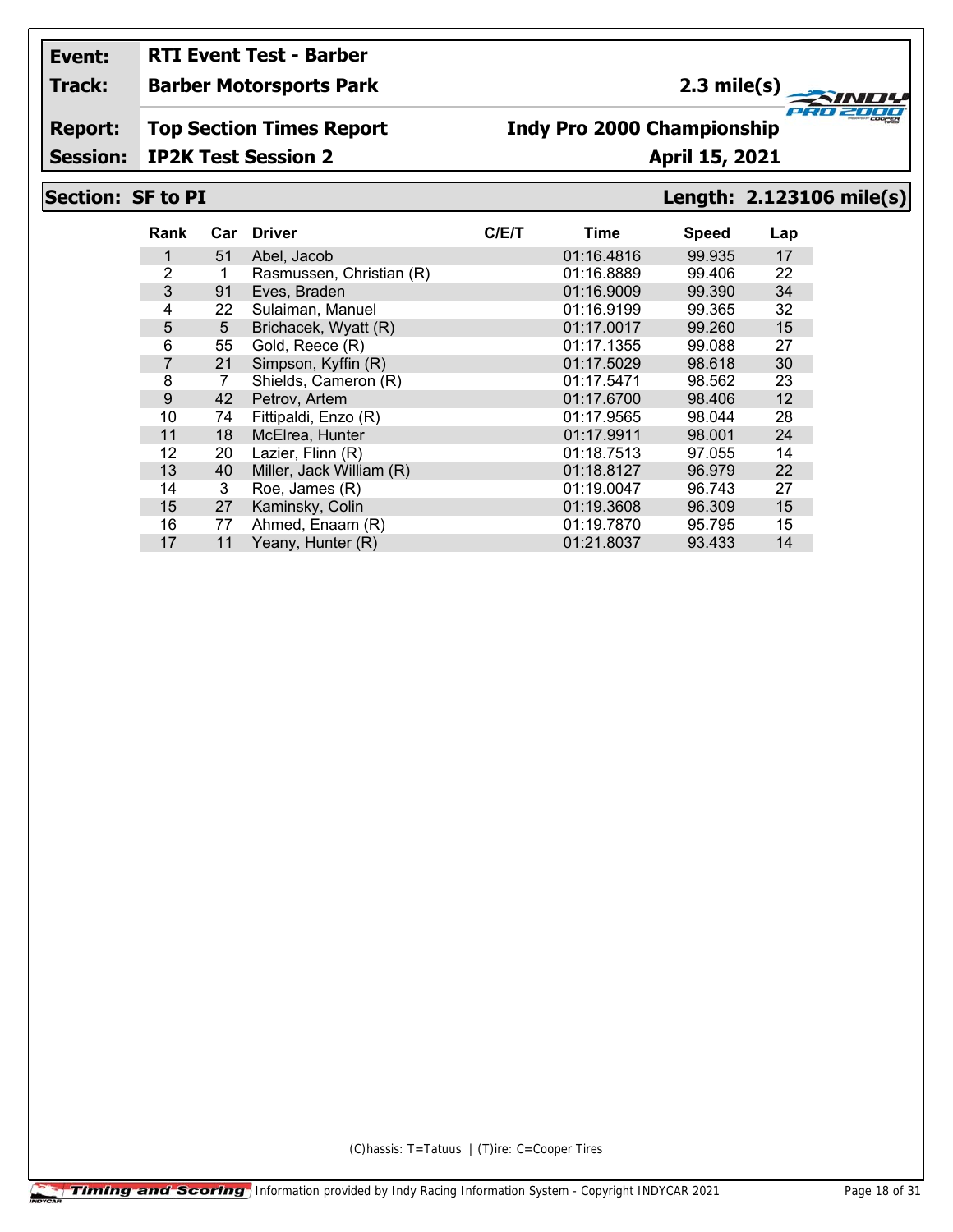# **RTI Event Test - Barber**

#### **Track: Barber Motorsports Park**

### **2.3 mile(s)**

**Report: Top Section Times Report**

### **Indy Pro 2000 Championship**

**Session: IP2K Test Session 2 April 15, 2021** 

#### **Section: I7 to PI Length: 0.302841 mile(s)**

**FRO 200** 

2000

| Rank           | Car            | <b>Driver</b>            | C/ET | Time       | <b>Speed</b> | Lap |
|----------------|----------------|--------------------------|------|------------|--------------|-----|
|                | 51             | Abel, Jacob              |      | 00:14.3479 | 75.985       | 18  |
| 2              | 5              | Brichacek, Wyatt (R)     |      | 00:14.7582 | 73.873       | 16  |
| 3              | 1              | Rasmussen, Christian (R) |      | 00:14.8394 | 73.468       | 23  |
| 4              | 91             | Eves, Braden             |      | 00:15.2435 | 71.521       | 35  |
| 5              | 55             | Gold, Reece (R)          |      | 00:15.3484 | 71.032       | 28  |
| 6              | 22             | Sulaiman, Manuel         |      | 00:15.3931 | 70.826       | 33  |
| $\overline{7}$ | $\overline{7}$ | Shields, Cameron (R)     |      | 00:15.6304 | 69.750       | 24  |
| 8              | 42             | Petrov, Artem            |      | 00:15.7286 | 69.315       | 13  |
| 9              | 21             | Simpson, Kyffin (R)      |      | 00:15.7560 | 69.194       | 31  |
| 10             | 20             | Lazier, Flinn (R)        |      | 00:15.8234 | 68.900       | 15  |
| 11             | 18             | McElrea, Hunter          |      | 00:15.9714 | 68.261       | 3   |
| 12             | 74             | Fittipaldi, Enzo (R)     |      | 00:16.4255 | 66.374       | 29  |
| 13             | 27             | Kaminsky, Colin          |      | 00:16.4348 | 66.337       | 3   |
| 14             | 3              | Roe, James (R)           |      | 00:16.5241 | 65.978       | 28  |
| 15             | 40             | Miller, Jack William (R) |      | 00:16.7413 | 65.122       | 23  |
| 16             | 77             | Ahmed, Enaam (R)         |      | 00:17.5930 | 61.969       | 16  |
| 17             | 11             | Yeany, Hunter (R)        |      | 00:19.0439 | 57.248       | 15  |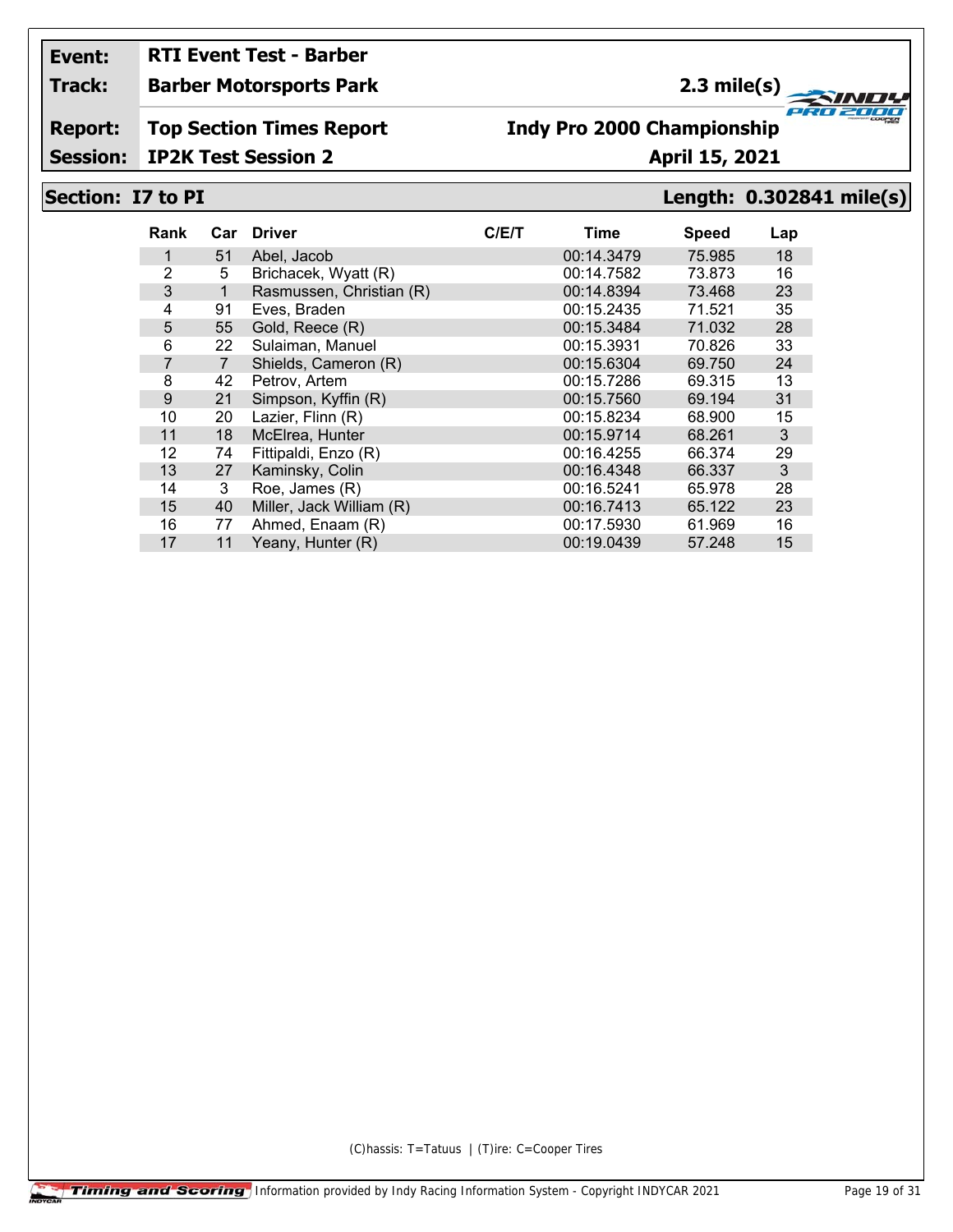## **RTI Event Test - Barber**

#### **Track: Barber Motorsports Park**

### **2.3 mile(s)**

**Report: Top Section Times Report**

### **Indy Pro 2000 Championship**

**Session: IP2K Test Session 2 April 15, 2021** 

#### **Section: PO to I2 Length: 0.280871 mile(s)**

**FRO 200** 

2000

| Rank           | Car            | <b>Driver</b>            | C/E/T | Time       | <b>Speed</b> | Lap          |
|----------------|----------------|--------------------------|-------|------------|--------------|--------------|
|                | 51             | Abel, Jacob              |       | 00:12.7378 | 79.381       | 22           |
| 2              | 3              | Roe, James (R)           |       | 00:12.8626 | 78.611       | 20           |
| 3              | 18             | McElrea, Hunter          |       | 00:13.0186 | 77.669       | 9            |
| 4              |                | Rasmussen, Christian (R) |       | 00:13.4798 | 75.011       | 7            |
| 5              | 91             | Eves, Braden             |       | 00:13.5676 | 74.526       | 8            |
| 6              | 27             | Kaminsky, Colin          |       | 00:13.6370 | 74.147       | 21           |
| $\overline{7}$ | 40             | Miller, Jack William (R) |       | 00:13.6892 | 73.864       | 23           |
| 8              | 5              | Brichacek, Wyatt (R)     |       | 00:13.7626 | 73.470       | 26           |
| 9              | 55             | Gold, Reece (R)          |       | 00:13.9276 | 72.599       | $\Omega$     |
| 10             | 22             | Sulaiman, Manuel         |       | 00:13.9672 | 72.394       | 29           |
| 11             | 20             | Lazier, Flinn (R)        |       | 00:13.9955 | 72.247       | 15           |
| 12             | 42             | Petrov, Artem            |       | 00:14.0859 | 71.784       | $\mathbf{0}$ |
| 13             | $\overline{7}$ | Shields, Cameron (R)     |       | 00:14.0946 | 71.739       | 21           |
| 14             | 21             | Simpson, Kyffin (R)      |       | 00:14.3629 | 70.399       | 0            |
| 15             | 11             | Yeany, Hunter (R)        |       | 00:14.4210 | 70.116       | 19           |
| 16             | 74             | Fittipaldi, Enzo (R)     |       | 00:15.0206 | 67.317       | 11           |
| 17             | 77             | Ahmed, Enaam (R)         |       | 00:15.0212 | 67.314       | 16           |
|                |                |                          |       |            |              |              |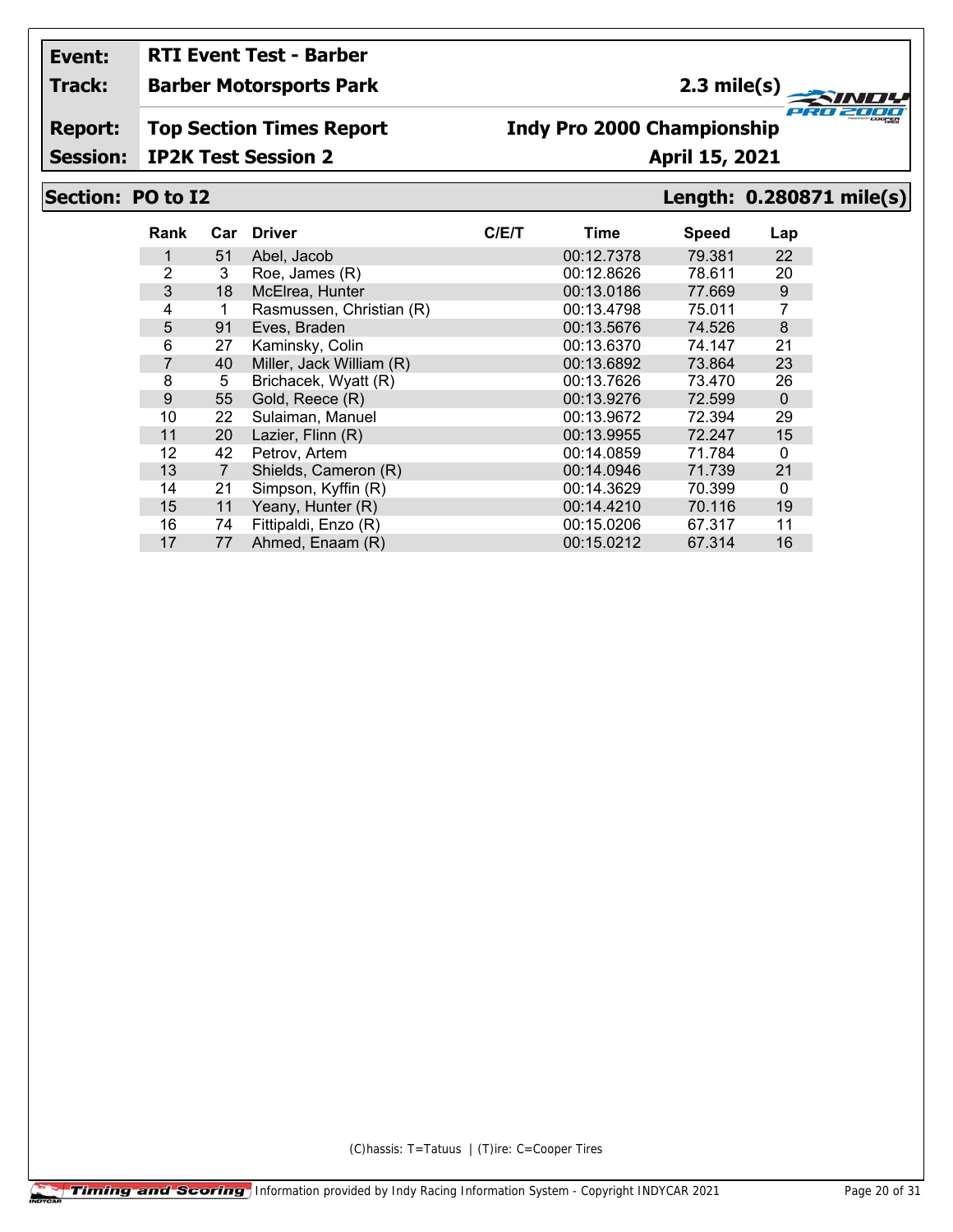**Session:**

## **RTI Event Test - Barber**

#### **Track: Barber Motorsports Park**

### **2.3 mile(s)**

**Report: Top Section Times Report**

#### **Indy Pro 2000 Championship**

**IP2K Test Session 2 April 15, 2021** 

#### **Section: PO to PI Length: 2.038636 mile(s)**

**FRO 200** 

2000

| Rank           | Car | <b>Driver</b>            | C/ET | Time       | <b>Speed</b> | Lap            |
|----------------|-----|--------------------------|------|------------|--------------|----------------|
| 1              | 42  | Petrov, Artem            |      | 01:24.7157 | 86.632       | 25             |
| 2              | 18  | McElrea, Hunter          |      | 03:53.9365 | 31.372       | 22             |
| 3              | 5   | Brichacek, Wyatt (R)     |      | 03:55.4839 | 31.166       | 26             |
| 4              | 7   | Shields, Cameron (R)     |      | 03:55.9532 | 31.104       | 21             |
| 5              | 51  | Abel, Jacob              |      | 05:12.2279 | 23.506       | 22             |
| 6              | 22  | Sulaiman, Manuel         |      | 05:16.4272 | 23.194       | 29             |
| $\overline{7}$ | 40  | Miller, Jack William (R) |      | 05:17.1035 | 23.144       | 10             |
| 8              | 27  | Kaminsky, Colin          |      | 05:17.7511 | 23.097       | 21             |
| 9              | 20  | Lazier, Flinn (R)        |      | 05:30.8713 | 22.181       | $6\phantom{1}$ |
| 10             | 77  | Ahmed, Enaam (R)         |      | 05:40.8390 | 21.532       | 16             |
| 11             | 11  | Yeany, Hunter (R)        |      | 05:53.4508 | 20.764       | 15             |
| 12             | 1   | Rasmussen, Christian (R) |      | 06:33.1826 | 18.666       | 18             |
| 13             | 55  | Gold, Reece (R)          |      | 06:40.5113 | 18.324       | 28             |
| 14             | 74  | Fittipaldi, Enzo (R)     |      | 06:43.8241 | 18.174       | 24             |
| 15             | 3   | Roe, James (R)           |      | 10:34.4581 | 11.567       | 20             |
| 16             | 21  | Simpson, Kyffin (R)      |      | 11:57.1554 | 10.234       | 11             |
| 17             | 91  | Eves, Braden             |      | 35:21.5500 | 3.459        | 8              |
|                |     |                          |      |            |              |                |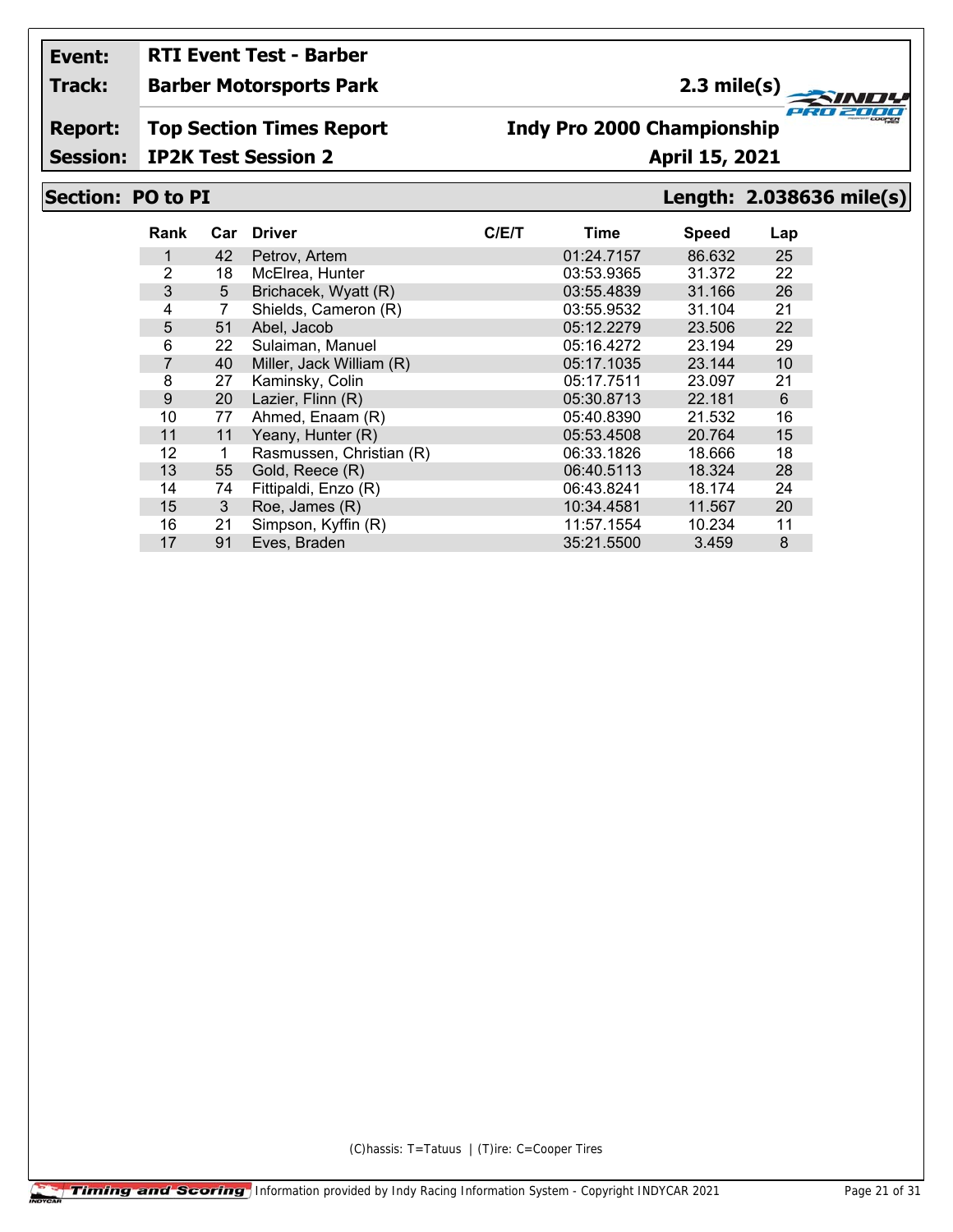# **RTI Event Test - Barber**

#### **Track: Barber Motorsports Park**

#### **2.3 mile(s)**

**Report: Top Section Times Report**

#### **Indy Pro 2000 Championship**

**Session: IP2K Test Session 2 April 15, 2021** 

### **Section: SF to I4 Length: 1.038826 mile(s)**

**FRO 200** 

2000

| Rank |                | Car Driver               | C/ET | <b>Time</b> | <b>Speed</b> | Lap            |
|------|----------------|--------------------------|------|-------------|--------------|----------------|
| 1    | 1              | Rasmussen, Christian (R) |      | 00:35.7992  | 104.465      | 21             |
| 2    | 21             | Simpson, Kyffin (R)      |      | 00:35.8551  | 104.302      | 25             |
| 3    | 5              | Brichacek, Wyatt (R)     |      | 00:35.8681  | 104.265      | 22             |
| 4    | 18             | McElrea, Hunter          |      | 00:35.8953  | 104.186      | 6              |
| 5    | 22             | Sulaiman, Manuel         |      | 00:35.9186  | 104.118      | 18             |
| 6    | 74             | Fittipaldi, Enzo (R)     |      | 00:35.9388  | 104.059      | 7              |
| 7    | 77             | Ahmed, Enaam (R)         |      | 00:35.9725  | 103.962      | 8              |
| 8    | 91             | Eves, Braden             |      | 00:35.9774  | 103.948      | $\overline{7}$ |
| 9    | 55             | Gold, Reece (R)          |      | 00:35.9803  | 103.939      | 21             |
| 10   | 42             | Petrov, Artem            |      | 00:35.9813  | 103.937      | 10             |
| 11   | 11             | Yeany, Hunter (R)        |      | 00:36.0138  | 103.843      | 11             |
| 12   | $\overline{7}$ | Shields, Cameron (R)     |      | 00:36.0171  | 103.833      | 28             |
| 13   | 40             | Miller, Jack William (R) |      | 00:36.1544  | 103.439      | 13             |
| 14   | 3              | Roe, James (R)           |      | 00:36.2286  | 103.227      | 16             |
| 15   | 27             | Kaminsky, Colin          |      | 00:36.2653  | 103.123      | 6              |
| 16   | 51             | Abel. Jacob              |      | 00:36.2660  | 103.121      | 30             |
| 17   | 20             | Lazier, Flinn (R)        |      | 00:36.6030  | 102.171      | 14             |
| 18   | 20             | Lazier, Flinn (R)        |      | 00:36.6030  | 102.171      | 18             |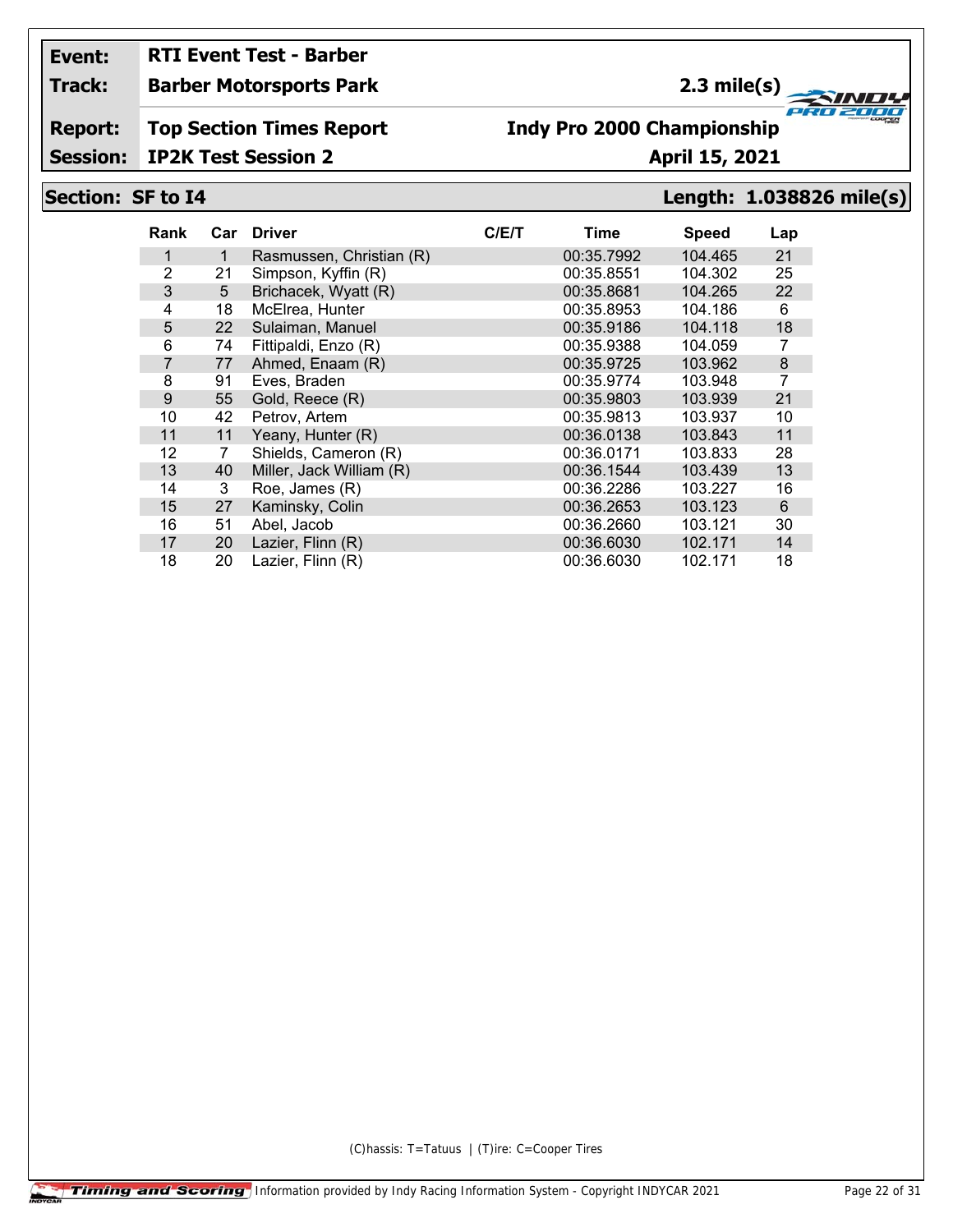# **RTI Event Test - Barber**

**Track: Barber Motorsports Park**

## **2.3 mile(s)**

**Report: Top Section Times Report**

#### **Indy Pro 2000 Championship**

**Session: IP2K Test Session 2 April 15, 2021**

#### **Section: I4 to I6 Length: 0.582576 mile(s)**

**FRO 200** 

2000

| Rank           | Car            | <b>Driver</b>            | C/ET | Time       | <b>Speed</b> | Lap            |
|----------------|----------------|--------------------------|------|------------|--------------|----------------|
|                | 55             | Gold, Reece (R)          |      | 00:19.1956 | 109.258      | 14             |
| 2              | 21             | Simpson, Kyffin (R)      |      | 00:19.2077 | 109.189      | 16             |
| 3              | $\mathbf{1}$   | Rasmussen, Christian (R) |      | 00:19.2132 | 109.158      | 14             |
| 4              | 22             | Sulaiman, Manuel         |      | 00:19.2329 | 109.046      | 15             |
| 5              | 91             | Eves, Braden             |      | 00:19.2331 | 109.045      | $\overline{2}$ |
| 6              | 42             | Petrov, Artem            |      | 00:19.2423 | 108.993      | 9              |
| $\overline{7}$ | 5              | Brichacek, Wyatt (R)     |      | 00:19.2628 | 108.877      | $\overline{2}$ |
| 8              | 18             | McElrea, Hunter          |      | 00:19.2745 | 108.811      | 12             |
| 9              | 11             | Yeany, Hunter (R)        |      | 00:19.2839 | 108.758      | 11             |
| 10             | 3              | Roe, James (R)           |      | 00:19.3240 | 108.532      | 9              |
| 11             | $\overline{7}$ | Shields, Cameron (R)     |      | 00:19.3249 | 108.527      | 28             |
| 12             | 74             | Fittipaldi, Enzo (R)     |      | 00:19.3278 | 108.511      | 7              |
| 13             | 77             | Ahmed, Enaam (R)         |      | 00:19.3368 | 108.460      | $\bf 8$        |
| 14             | 27             | Kaminsky, Colin          |      | 00:19.3600 | 108.330      | 5              |
| 15             | 40             | Miller, Jack William (R) |      | 00:19.3905 | 108.160      | 8              |
| 16             | 51             | Abel, Jacob              |      | 00:19.4387 | 107.892      | 28             |
| 17             | 20             | Lazier, Flinn (R)        |      | 00:19.5136 | 107.477      | 8              |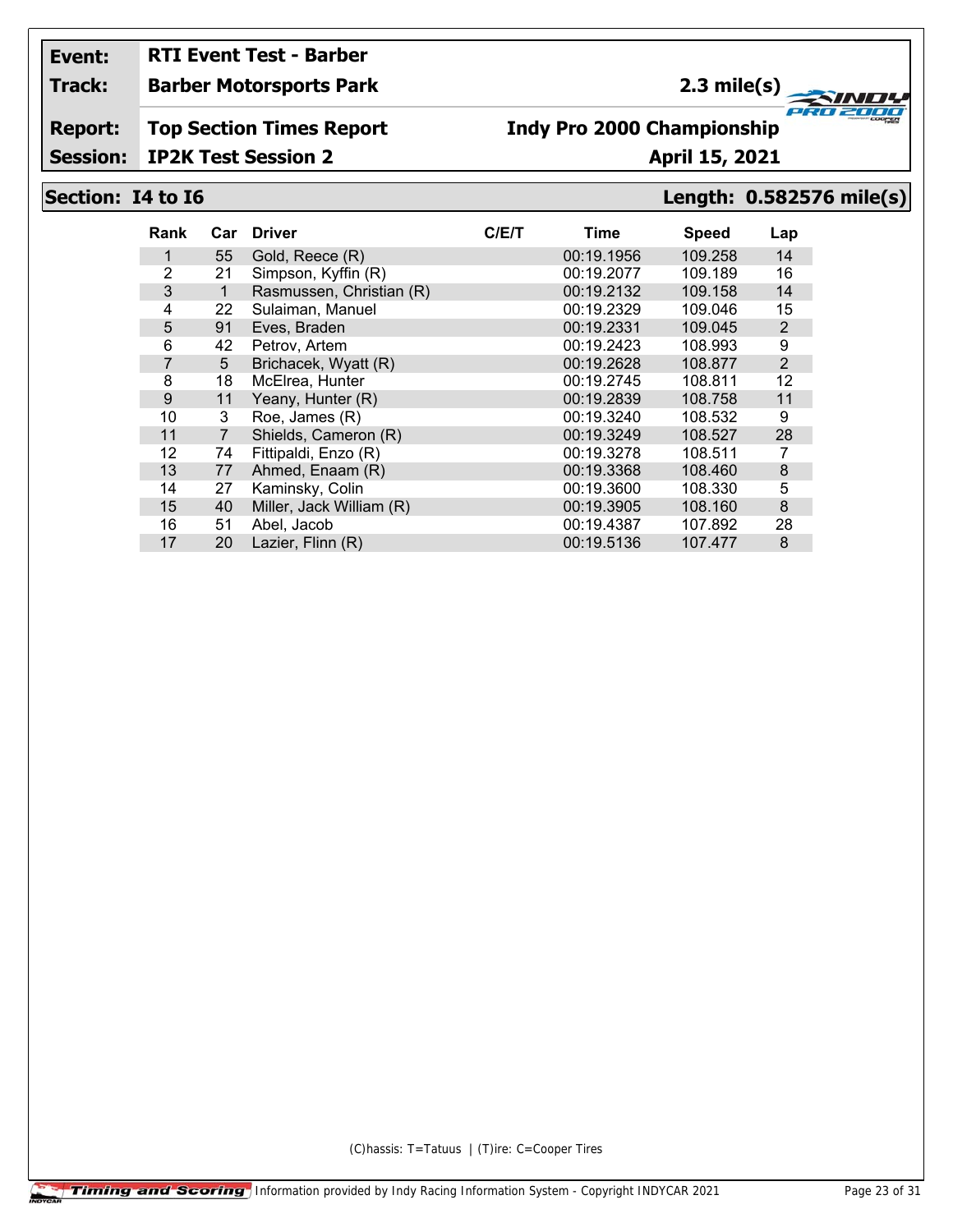# **RTI Event Test - Barber**

#### **Track: Barber Motorsports Park**

### **2.3 mile(s)**

**Report: Top Section Times Report**

## **Indy Pro 2000 Championship**

**Session: IP2K Test Session 2 April 15, 2021** 

#### **Section: I6 to SF Length: 0.661932 mile(s)**

**FRO 200** 

2000

| Rank           | Car            | <b>Driver</b>            | C/ET | Time       | <b>Speed</b> | Lap            |
|----------------|----------------|--------------------------|------|------------|--------------|----------------|
|                | 18             | McElrea, Hunter          |      | 00:21.9303 | 108.660      | 11             |
| 2              | 91             | Eves, Braden             |      | 00:21.9427 | 108.599      | 3              |
| 3              | 42             | Petrov, Artem            |      | 00:22.0383 | 108.128      | 9              |
| 4              | 27             | Kaminsky, Colin          |      | 00:22.0647 | 107.999      | 4              |
| 5              | 74             | Fittipaldi, Enzo (R)     |      | 00:22.1119 | 107.768      | $\overline{7}$ |
| 6              | 55             | Gold, Reece (R)          |      | 00:22.1221 | 107.718      | 17             |
| $\overline{7}$ | $\mathbf{1}$   | Rasmussen, Christian (R) |      | 00:22.1500 | 107.583      | 26             |
| 8              | 21             | Simpson, Kyffin (R)      |      | 00:22.2222 | 107.233      | 3              |
| 9              | 40             | Miller, Jack William (R) |      | 00:22.2752 | 106.978      | 26             |
| 10             | 51             | Abel, Jacob              |      | 00:22.3199 | 106.764      | 27             |
| 11             | 22             | Sulaiman, Manuel         |      | 00:22.3296 | 106.717      | 8              |
| 12             | 77             | Ahmed, Enaam (R)         |      | 00:22.3534 | 106.604      | 8              |
| 13             | $\overline{7}$ | Shields, Cameron (R)     |      | 00:22.3739 | 106.506      | 22             |
| 14             | 11             | Yeany, Hunter (R)        |      | 00:22.4069 | 106.349      | 10             |
| 15             | 5              | Brichacek, Wyatt (R)     |      | 00:22.4706 | 106.048      | 21             |
| 16             | 20             | Lazier, Flinn (R)        |      | 00:22.5657 | 105.601      | 8              |
| 17             | 3              | Roe, James (R)           |      | 00:22.6383 | 105.262      | 18             |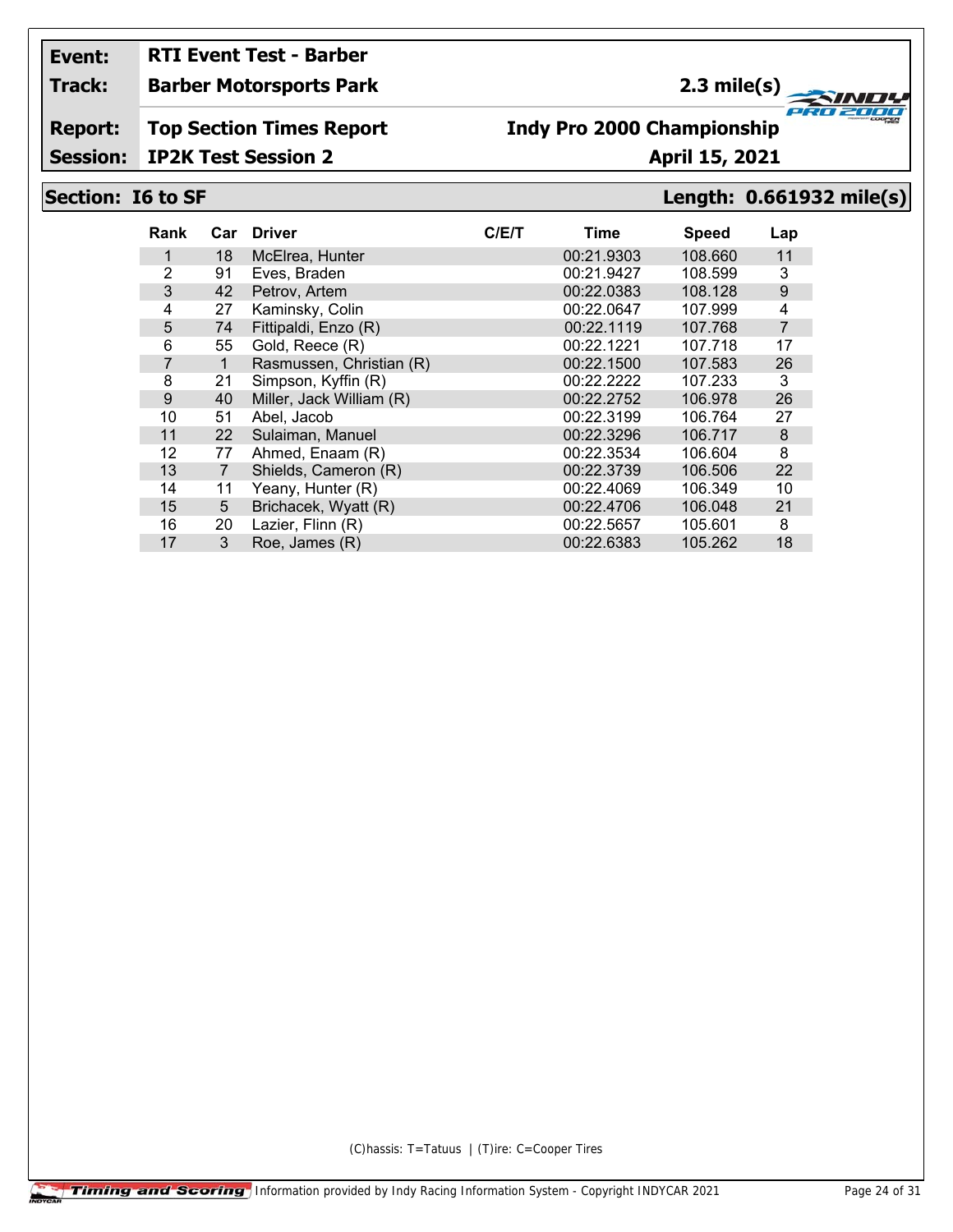## **RTI Event Test - Barber**

**Track: Barber Motorsports Park**

## **2.3 mile(s)**

**Report: Top Section Times Report**

## **Indy Pro 2000 Championship**

**Session: IP2K Test Session 2 April 15, 2021** 

#### **Section: I2 to I3A Length: 0.266667 mile(s)**

**FRO 200** 

2000

| Rank | Car | <b>Driver</b>            | C/ET | Time       | <b>Speed</b> | Lap   |
|------|-----|--------------------------|------|------------|--------------|-------|
|      | 21  | Simpson, Kyffin (R)      |      | 00:08.0266 | 119.602      | 14    |
| 2    | 55  | Gold, Reece (R)          |      | 00:08.0272 | 119.593      | 17    |
| 3    | 1   | Rasmussen, Christian (R) |      | 00:08.0355 | 119.470      | 11    |
| 4    | 5   | Brichacek, Wyatt (R)     |      | 00:08.0403 | 119.399      | 22    |
| 5    | 22  | Sulaiman, Manuel         |      | 00:08.0553 | 119.176      | 14    |
| 6    | 7   | Shields, Cameron (R)     |      | 00:08.0555 | 119.173      | 14    |
| 7    | 18  | McElrea, Hunter          |      | 00:08.0806 | 118.803      | 12    |
| 8    | 91  | Eves, Braden             |      | 00:08.0841 | 118.752      | 7     |
| 9    | 74  | Fittipaldi, Enzo (R)     |      | 00:08.0939 | 118,608      | 8     |
| 10   | 11  | Yeany, Hunter (R)        |      | 00:08.0961 | 118.576      | 13    |
| 11   | 77  | Ahmed, Enaam (R)         |      | 00:08.1020 | 118.489      | 8     |
| 12   | 3   | Roe, James (R)           |      | 00:08.1021 | 118.488      | 16    |
| 13   | 42  | Petrov, Artem            |      | 00:08.1080 | 118.402      | $9\,$ |
| 14   | 27  | Kaminsky, Colin          |      | 00:08.1447 | 117.868      | 7     |
| 15   | 40  | Miller, Jack William (R) |      | 00:08.1536 | 117.739      | 9     |
| 16   | 51  | Abel, Jacob              |      | 00:08.1877 | 117.249      | 30    |
| 17   | 20  | Lazier, Flinn (R)        |      | 00:08.2045 | 117.009      | 17    |
|      |     |                          |      |            |              |       |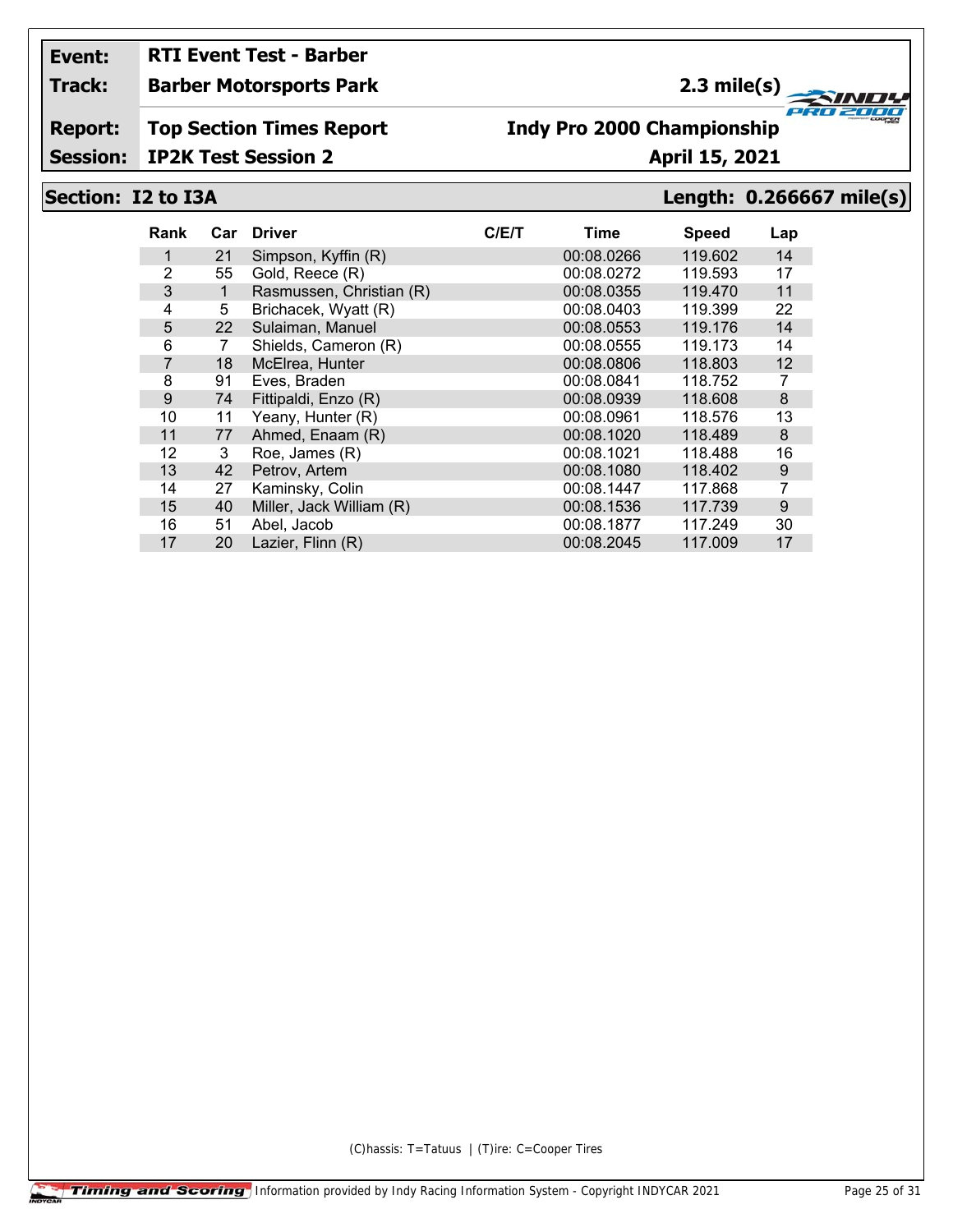# **RTI Event Test - Barber**

**Track: Barber Motorsports Park**

## **2.3 mile(s)**

**Report: Top Section Times Report**

### **Indy Pro 2000 Championship**

#### **Session: IP2K Test Session 2 April 15, 2021**

#### **Section: I3A to I3 Length: 0.111174 mile(s)**

**FRO 200** 

2000

| Rank           | Car | <b>Driver</b>            | C/ET | Time       | <b>Speed</b> | Lap            |
|----------------|-----|--------------------------|------|------------|--------------|----------------|
|                | 1   | Rasmussen, Christian (R) |      | 00:05.7432 | 69.687       | 24             |
| 2              | 40  | Miller, Jack William (R) |      | 00:05.7613 | 69.468       | 24             |
| 3              | 74  | Fittipaldi, Enzo (R)     |      | 00:05.7623 | 69.456       | $\overline{7}$ |
| 4              | 22  | Sulaiman, Manuel         |      | 00:05.7678 | 69.390       | 26             |
| 5              | 7   | Shields, Cameron (R)     |      | 00:05.7766 | 69.284       | 22             |
| 6              | 20  | Lazier, Flinn (R)        |      | 00:05.7864 | 69.167       | 16             |
| $\overline{7}$ | 5   | Brichacek, Wyatt (R)     |      | 00:05.7900 | 69.124       | 21             |
| 8              | 91  | Eves, Braden             |      | 00:05.7910 | 69.112       | 34             |
| 9              | 18  | McElrea, Hunter          |      | 00:05.7940 | 69.076       | 6              |
| 10             | 77  | Ahmed, Enaam (R)         |      | 00:05.7967 | 69.044       | 8              |
| 11             | 55  | Gold, Reece (R)          |      | 00:05.8107 | 68.878       | 22             |
| 12             | 51  | Abel, Jacob              |      | 00:05.8154 | 68.822       | 30             |
| 13             | 42  | Petrov, Artem            |      | 00:05.8163 | 68.811       | 10             |
| 14             | 11  | Yeany, Hunter (R)        |      | 00:05.8289 | 68.663       | 11             |
| 15             | 21  | Simpson, Kyffin (R)      |      | 00:05.8329 | 68.615       | 8              |
| 16             | 3   | Roe, James (R)           |      | 00:05.8357 | 68.583       | 22             |
| 17             | 27  | Kaminsky, Colin          |      | 00:05.9435 | 67.339       | 22             |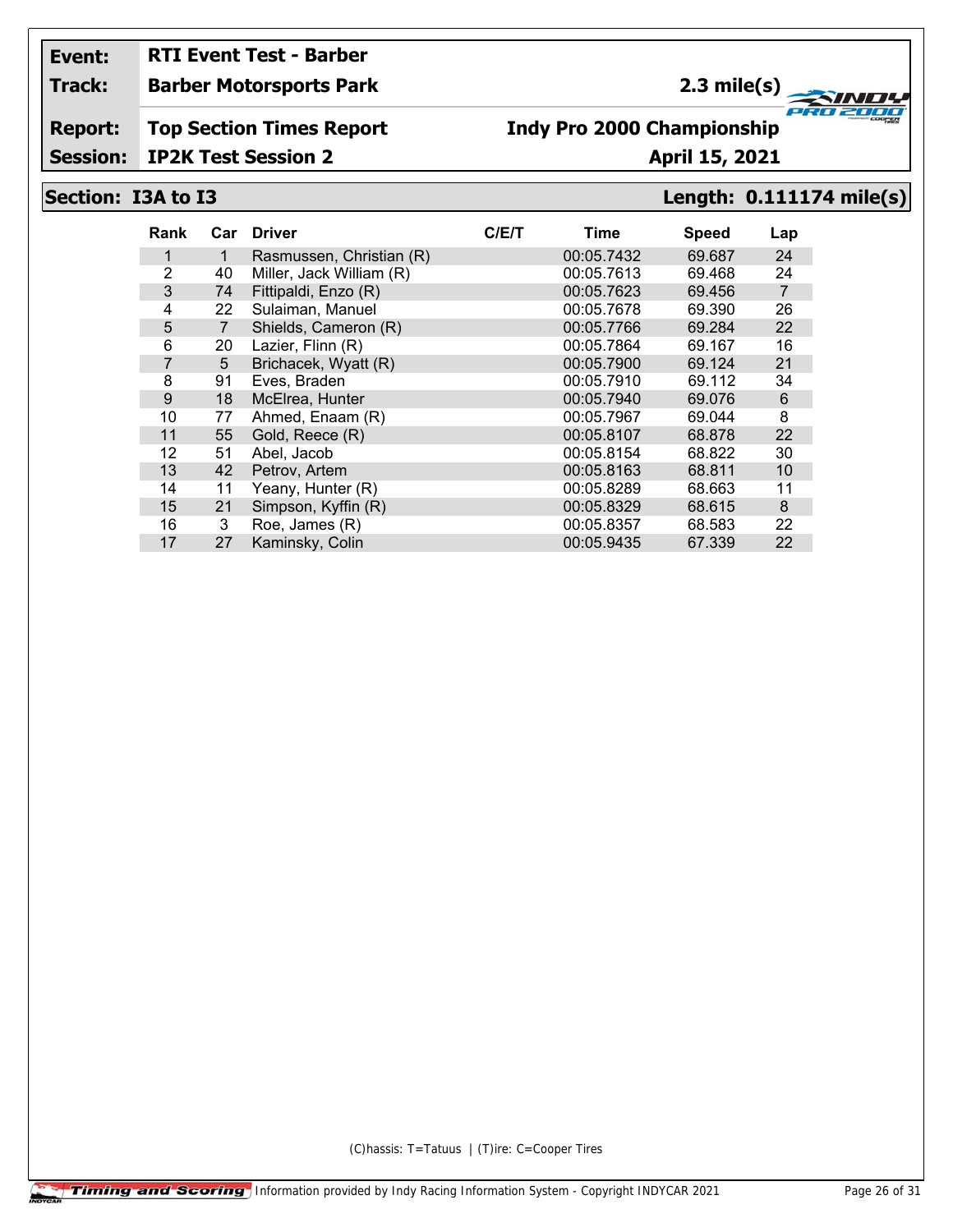# **RTI Event Test - Barber**

#### **Track: Barber Motorsports Park**

### **2.3 mile(s)**

**Report: Top Section Times Report**

#### **Indy Pro 2000 Championship**

**Session: IP2K Test Session 2 April 15, 2021** 

### **Section: I4 to I5A Length: 0.180492 mile(s)**

**FRO 200** 

2000

| Rank | Car | <b>Driver</b>            | C/ET | Time       | <b>Speed</b> | Lap |
|------|-----|--------------------------|------|------------|--------------|-----|
|      | 55  | Gold, Reece (R)          |      | 00:07.6448 | 84.995       | 14  |
| 2    | 91  | Eves, Braden             |      | 00:07.6450 | 84.993       | 3   |
| 3    | 42  | Petrov, Artem            |      | 00:07.6546 | 84.887       | 9   |
| 4    | 5   | Brichacek, Wyatt (R)     |      | 00:07.6619 | 84.806       | 22  |
| 5    | 74  | Fittipaldi, Enzo (R)     |      | 00:07.6631 | 84.792       | 25  |
| 6    | 1   | Rasmussen, Christian (R) |      | 00:07.6688 | 84.729       | 2   |
| 7    | 11  | Yeany, Hunter (R)        |      | 00:07.6732 | 84.681       | 11  |
| 8    | 21  | Simpson, Kyffin (R)      |      | 00:07.6735 | 84.677       | 22  |
| 9    | 22  | Sulaiman, Manuel         |      | 00:07.6768 | 84.641       | 31  |
| 10   | 77  | Ahmed, Enaam (R)         |      | 00:07.6913 | 84.482       | 18  |
| 11   | 27  | Kaminsky, Colin          |      | 00:07.6924 | 84.469       | 5   |
| 12   | 7   | Shields, Cameron (R)     |      | 00:07.6988 | 84.399       | 26  |
| 13   | 3   | Roe, James (R)           |      | 00:07.7189 | 84.179       | 21  |
| 14   | 18  | McElrea, Hunter          |      | 00:07.7449 | 83.897       | 12  |
| 15   | 51  | Abel, Jacob              |      | 00:07.7504 | 83.837       | 28  |
| 16   | 40  | Miller, Jack William (R) |      | 00:07.7935 | 83.374       | 12  |
| 17   | 20  | Lazier, Flinn (R)        |      | 00:07.8025 | 83.278       | 8   |
|      |     |                          |      |            |              |     |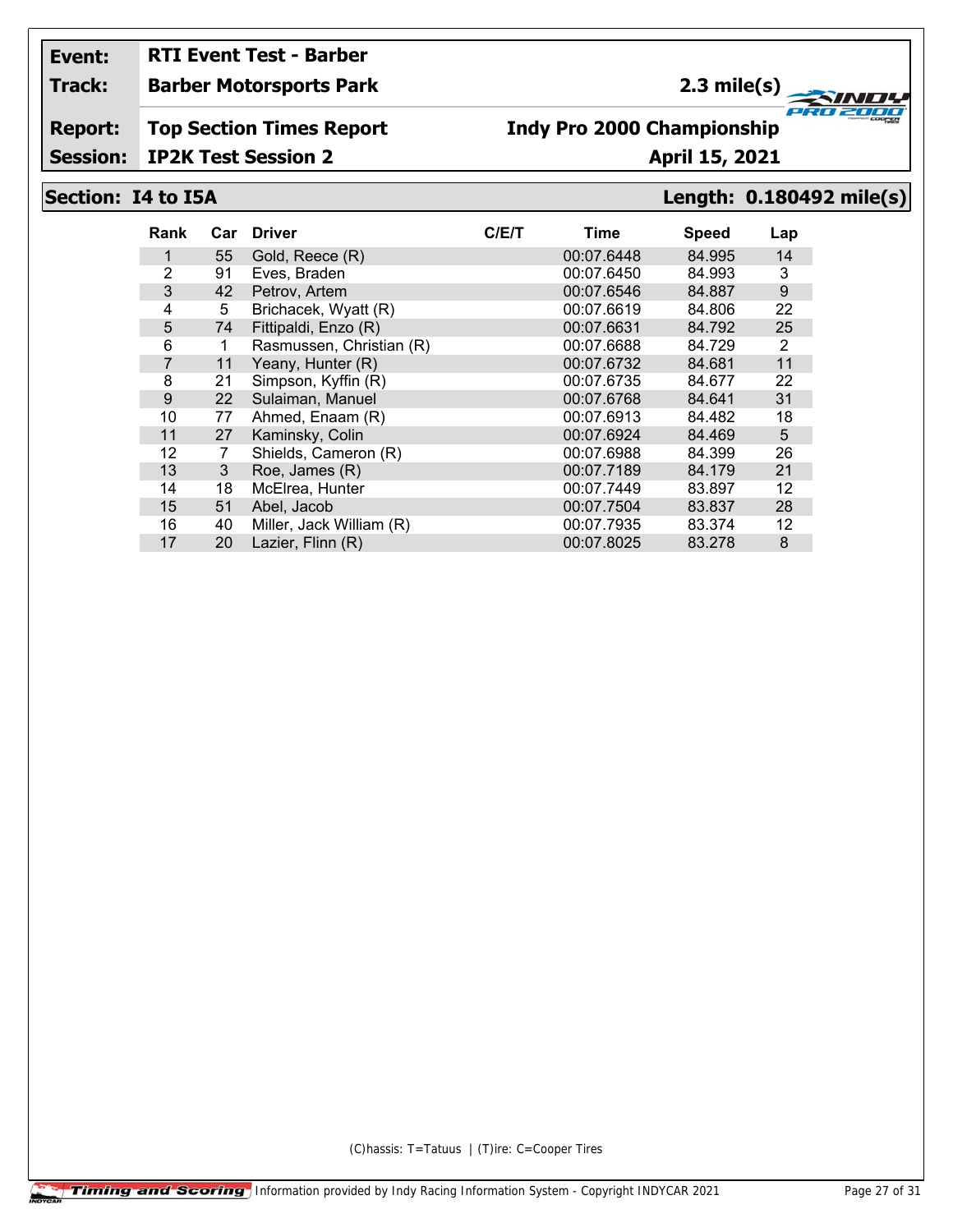# **RTI Event Test - Barber**

#### **Track: Barber Motorsports Park**

### **2.3 mile(s)**

**Report: Top Section Times Report**

#### **Indy Pro 2000 Championship**

**Session: IP2K Test Session 2 April 15, 2021** 

#### **Section: I5A to I5 Length: 0.151515 mile(s)**

**FRO 200** 

2000

| Rank           |    | Car Driver               | C/ET | Time       | <b>Speed</b> | Lap            |
|----------------|----|--------------------------|------|------------|--------------|----------------|
|                | 1  | Rasmussen, Christian (R) |      | 00:04.7692 | 114,370      | 14             |
| $\overline{2}$ |    | Shields, Cameron (R)     |      | 00:04.7802 | 114.107      | 28             |
| 3              | 3  | Roe, James (R)           |      | 00:04.7827 | 114.047      | 9              |
| 4              | 55 | Gold, Reece (R)          |      | 00:04.7839 | 114.019      | 15             |
| 5              | 21 | Simpson, Kyffin (R)      |      | 00:04.7854 | 113.983      | 17             |
| 6              | 5  | Brichacek, Wyatt (R)     |      | 00:04.7894 | 113.888      | 28             |
| $\overline{7}$ | 18 | McElrea, Hunter          |      | 00:04.7922 | 113.821      | 12             |
| 8              | 22 | Sulaiman, Manuel         |      | 00:04.8010 | 113.613      | 15             |
| 9              | 11 | Yeany, Hunter (R)        |      | 00:04.8094 | 113.414      | 23             |
| 10             | 42 | Petrov, Artem            |      | 00:04.8100 | 113.400      | 10             |
| 11             | 91 | Eves, Braden             |      | 00:04.8154 | 113.273      | $\overline{2}$ |
| 12             | 40 | Miller, Jack William (R) |      | 00:04.8197 | 113.172      | 8              |
| 13             | 27 | Kaminsky, Colin          |      | 00:04.8273 | 112.994      | 14             |
| 14             | 77 | Ahmed, Enaam (R)         |      | 00:04.8304 | 112.921      | 8              |
| 15             | 74 | Fittipaldi, Enzo (R)     |      | 00:04.8334 | 112.851      | $\overline{7}$ |
| 16             | 51 | Abel, Jacob              |      | 00:04.8468 | 112.539      | 28             |
| 17             | 20 | Lazier, Flinn (R)        |      | 00:04.8497 | 112.472      | 8              |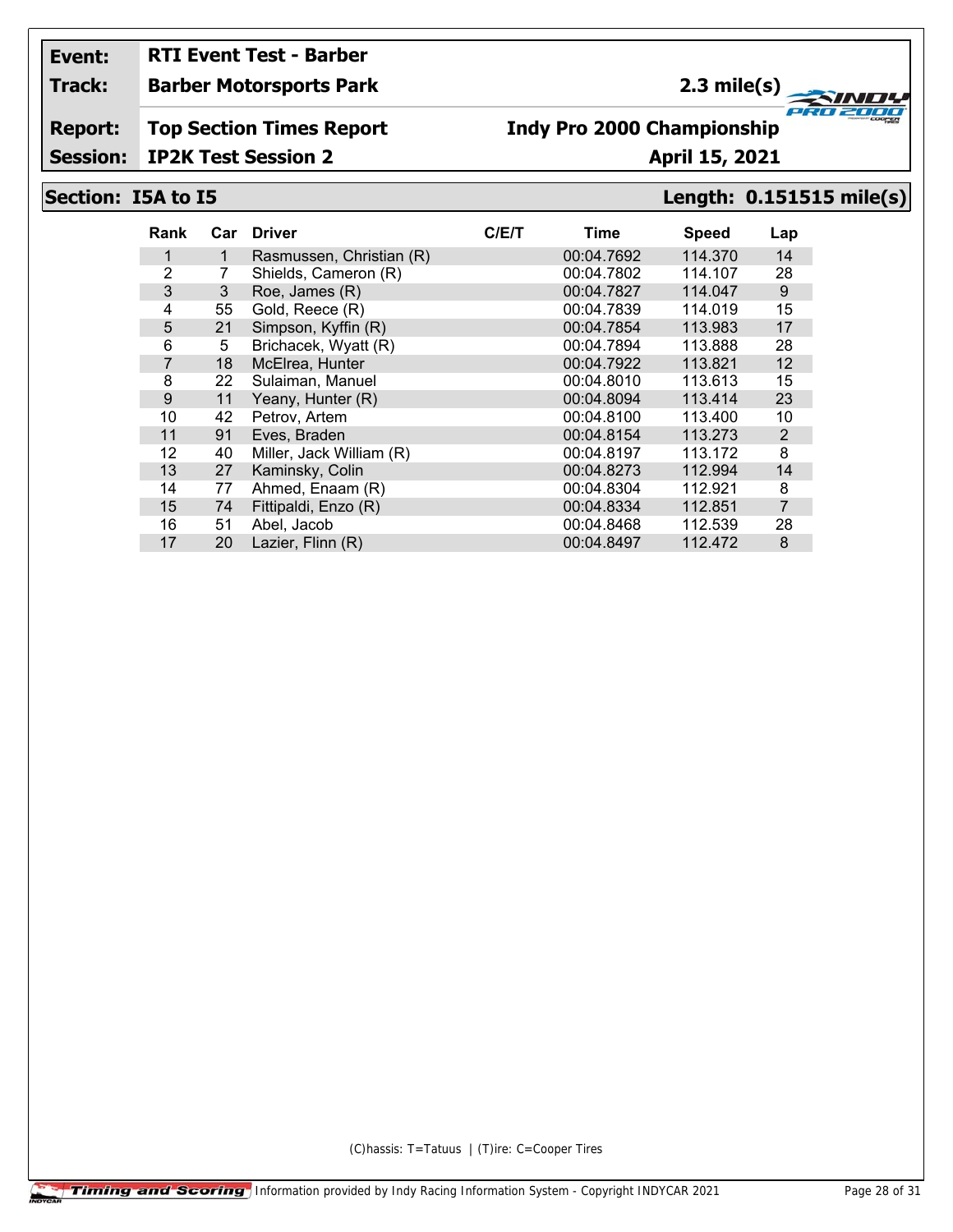## **RTI Event Test - Barber**

**Track: Barber Motorsports Park**

## **2.3 mile(s)**

**Report: Top Section Times Report**

### **Indy Pro 2000 Championship**

**Session: IP2K Test Session 2 April 15, 2021** 

#### **Section: I7T to I7 Length: 0.018939 mile(s)**

**FRO 200** 

2000

| Rank           | Car | <b>Driver</b>            | C/ET | Time       | Speed   | Lap |
|----------------|-----|--------------------------|------|------------|---------|-----|
|                | 18  | McElrea, Hunter          |      | 00:00.5717 | 119.262 | 10  |
| 2              | 27  | Kaminsky, Colin          |      | 00:00.5776 | 118.043 | 6   |
| 3              | 74  | Fittipaldi, Enzo (R)     |      | 00:00.5821 | 117.131 | 6   |
| 4              | 42  | Petrov, Artem            |      | 00:00.5825 | 117.050 | 8   |
| 5              | 91  | Eves, Braden             |      | 00:00.5833 | 116.890 | 15  |
| 6              | 7   | Shields, Cameron (R)     |      | 00:00.5887 | 115.818 | 11  |
| $\overline{7}$ | 51  | Abel, Jacob              |      | 00:00.5894 | 115.680 | 30  |
| 8              | 55  | Gold, Reece (R)          |      | 00:00.5901 | 115.543 | 31  |
| 9              | 77  | Ahmed, Enaam (R)         |      | 00:00.5912 | 115.328 | 8   |
| 10             | 40  | Miller, Jack William (R) |      | 00:00.5932 | 114.939 | 26  |
| 11             | 21  | Simpson, Kyffin (R)      |      | 00:00.5951 | 114.572 | 21  |
| 12             | 22  | Sulaiman, Manuel         |      | 00:00.5964 | 114.322 | 10  |
| 13             | 5   | Brichacek, Wyatt (R)     |      | 00:00.5971 | 114.188 | 19  |
| 14             | 3   | Roe, James (R)           |      | 00:00.5977 | 114.074 | 12  |
| 15             | 1   | Rasmussen, Christian (R) |      | 00:00.5993 | 113.769 | 11  |
| 16             | 11  | Yeany, Hunter (R)        |      | 00:00.6085 | 112.049 | 11  |
| 17             | 20  | Lazier, Flinn (R)        |      | 00:00.6106 | 111.664 | 24  |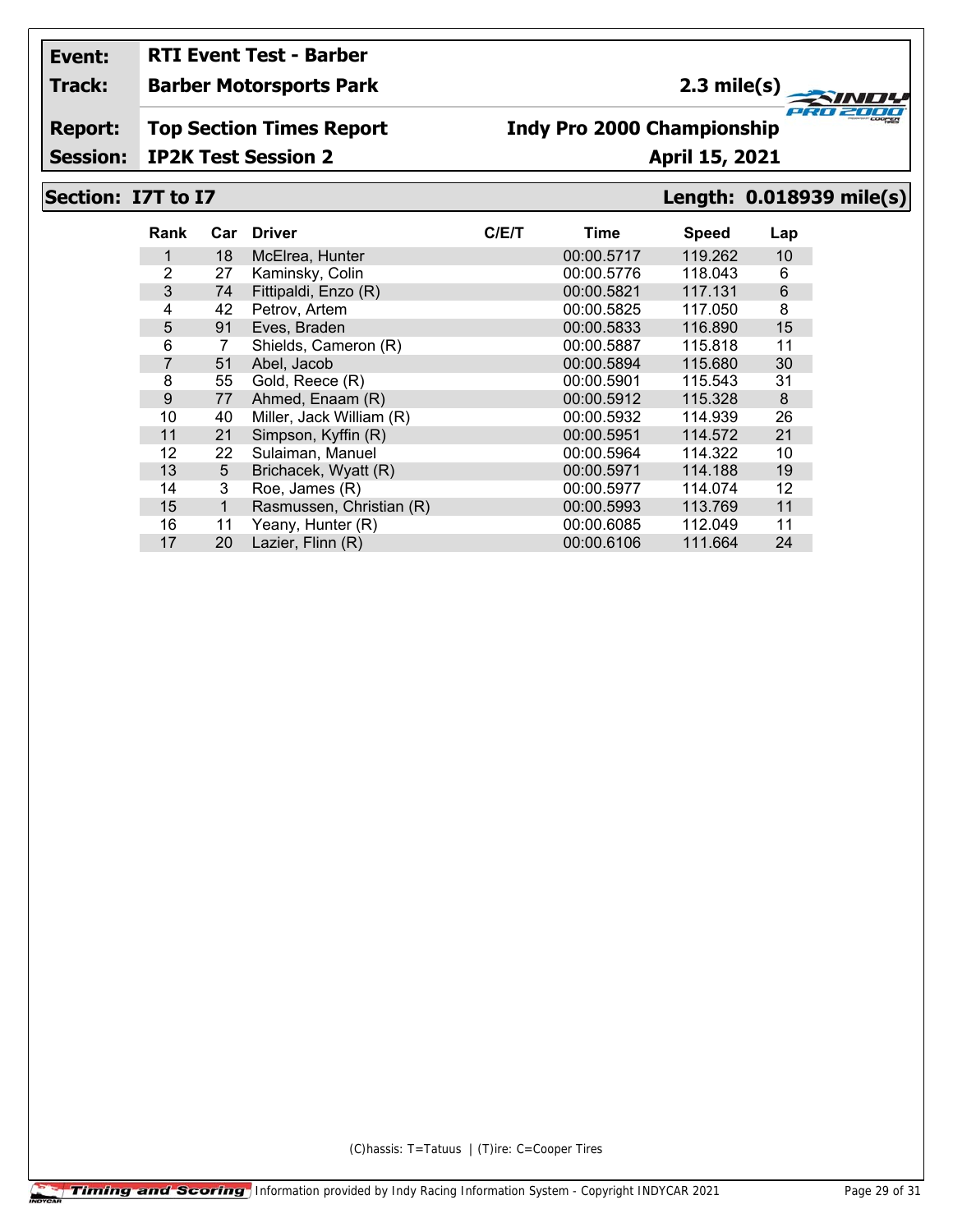## **RTI Event Test - Barber**

**Track: Barber Motorsports Park**

## **2.3 mile(s)**

**Report: Top Section Times Report**

#### **Indy Pro 2000 Championship**

**Session: IP2K Test Session 2 April 15, 2021** 

#### **Section: PO to POC Length: 0.098674 mile(s)**

**FRO 200** 

2000

| 74.104<br>51<br>00:04.7936<br>Abel, Jacob<br>$\overline{2}$<br>3<br>00:05.0840<br>69.872<br>Roe, James (R)<br>3<br>Rasmussen, Christian (R)<br>00:05.3101<br>66.897<br>$\mathbf 1$<br>18<br>00:05.3264<br>66.692<br>4<br>McElrea, Hunter<br>5<br>Gold, Reece (R)<br>55<br>00:05.4309<br>65.409<br>Miller, Jack William (R)<br>6<br>00:05.4541<br>65.130<br>40<br>$\overline{7}$<br>91<br>00:05.5195<br>64.359<br>Eves, Braden<br>8<br>42<br>00:05.5554<br>63.943<br>Petrov. Artem<br>9<br>Kaminsky, Colin<br>27<br>00:05.5893<br>63.555<br>Brichacek, Wyatt (R)<br>5<br>10<br>00:05.6341<br>63.050<br>Lazier, Flinn (R)<br>11<br>00:05.6921<br>62.407<br>20<br>12<br>Shields, Cameron (R)<br>00:05.7334<br>61.958<br>7<br>13<br>Sulaiman, Manuel<br>61.786<br>00:05.7493<br>22<br>00:05.7878<br>Yeany, Hunter (R)<br>61.375<br>14<br>11 | Lap            |
|-----------------------------------------------------------------------------------------------------------------------------------------------------------------------------------------------------------------------------------------------------------------------------------------------------------------------------------------------------------------------------------------------------------------------------------------------------------------------------------------------------------------------------------------------------------------------------------------------------------------------------------------------------------------------------------------------------------------------------------------------------------------------------------------------------------------------------------------|----------------|
|                                                                                                                                                                                                                                                                                                                                                                                                                                                                                                                                                                                                                                                                                                                                                                                                                                         | 9              |
|                                                                                                                                                                                                                                                                                                                                                                                                                                                                                                                                                                                                                                                                                                                                                                                                                                         | 20             |
|                                                                                                                                                                                                                                                                                                                                                                                                                                                                                                                                                                                                                                                                                                                                                                                                                                         | $\overline{7}$ |
|                                                                                                                                                                                                                                                                                                                                                                                                                                                                                                                                                                                                                                                                                                                                                                                                                                         | 9              |
|                                                                                                                                                                                                                                                                                                                                                                                                                                                                                                                                                                                                                                                                                                                                                                                                                                         | $\mathbf 0$    |
|                                                                                                                                                                                                                                                                                                                                                                                                                                                                                                                                                                                                                                                                                                                                                                                                                                         | 23             |
|                                                                                                                                                                                                                                                                                                                                                                                                                                                                                                                                                                                                                                                                                                                                                                                                                                         | 8              |
|                                                                                                                                                                                                                                                                                                                                                                                                                                                                                                                                                                                                                                                                                                                                                                                                                                         | $\mathbf 0$    |
|                                                                                                                                                                                                                                                                                                                                                                                                                                                                                                                                                                                                                                                                                                                                                                                                                                         | 21             |
|                                                                                                                                                                                                                                                                                                                                                                                                                                                                                                                                                                                                                                                                                                                                                                                                                                         | 26             |
|                                                                                                                                                                                                                                                                                                                                                                                                                                                                                                                                                                                                                                                                                                                                                                                                                                         | 15             |
|                                                                                                                                                                                                                                                                                                                                                                                                                                                                                                                                                                                                                                                                                                                                                                                                                                         | 21             |
|                                                                                                                                                                                                                                                                                                                                                                                                                                                                                                                                                                                                                                                                                                                                                                                                                                         | $\mathbf 0$    |
|                                                                                                                                                                                                                                                                                                                                                                                                                                                                                                                                                                                                                                                                                                                                                                                                                                         | 19             |
| Simpson, Kyffin (R)<br>15<br>00:05.9518<br>21<br>59.684                                                                                                                                                                                                                                                                                                                                                                                                                                                                                                                                                                                                                                                                                                                                                                                 | $\mathbf{0}$   |
| Ahmed, Enaam (R)<br>16<br>77<br>00:06.1811<br>57.470                                                                                                                                                                                                                                                                                                                                                                                                                                                                                                                                                                                                                                                                                                                                                                                    | 0              |
| Fittipaldi, Enzo (R)<br>17<br>74<br>00:06.1838<br>57.445                                                                                                                                                                                                                                                                                                                                                                                                                                                                                                                                                                                                                                                                                                                                                                                | $\overline{4}$ |